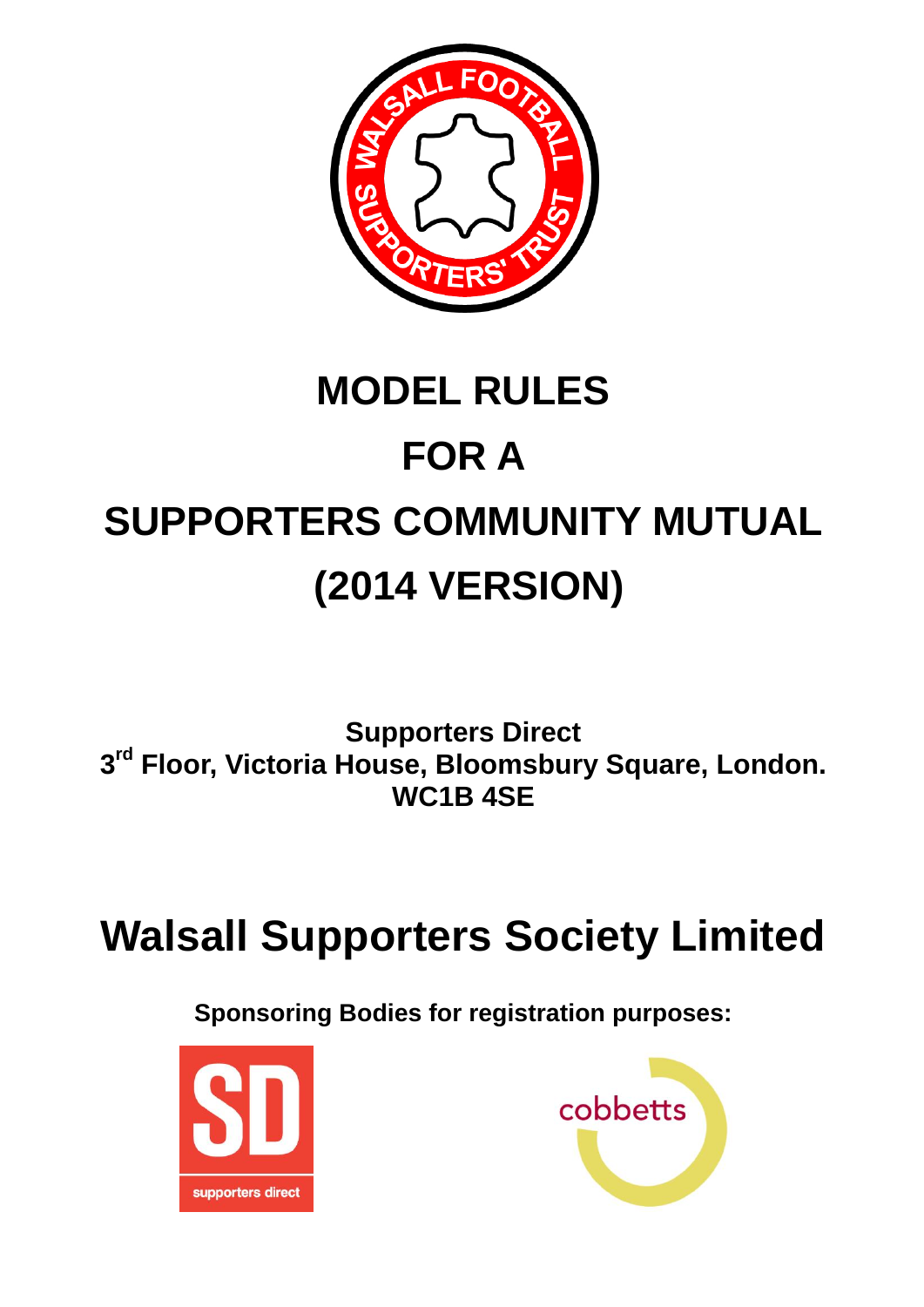

**Register No: IP30010R**

**RULES**

**of**

*Walsall Supporters Society Limited*

# **LIMITED**

# **A registered society under the Co-operative and Community Benefit Societies Act 2014**

The development of the original Model Rules for a Supporters Community Mutual was promoted and funded by the Co-operative Party with help and advice from Co-operatives UK, Cobbetts Solicitors and Supporters Direct and their contribution is hereby gratefully acknowledged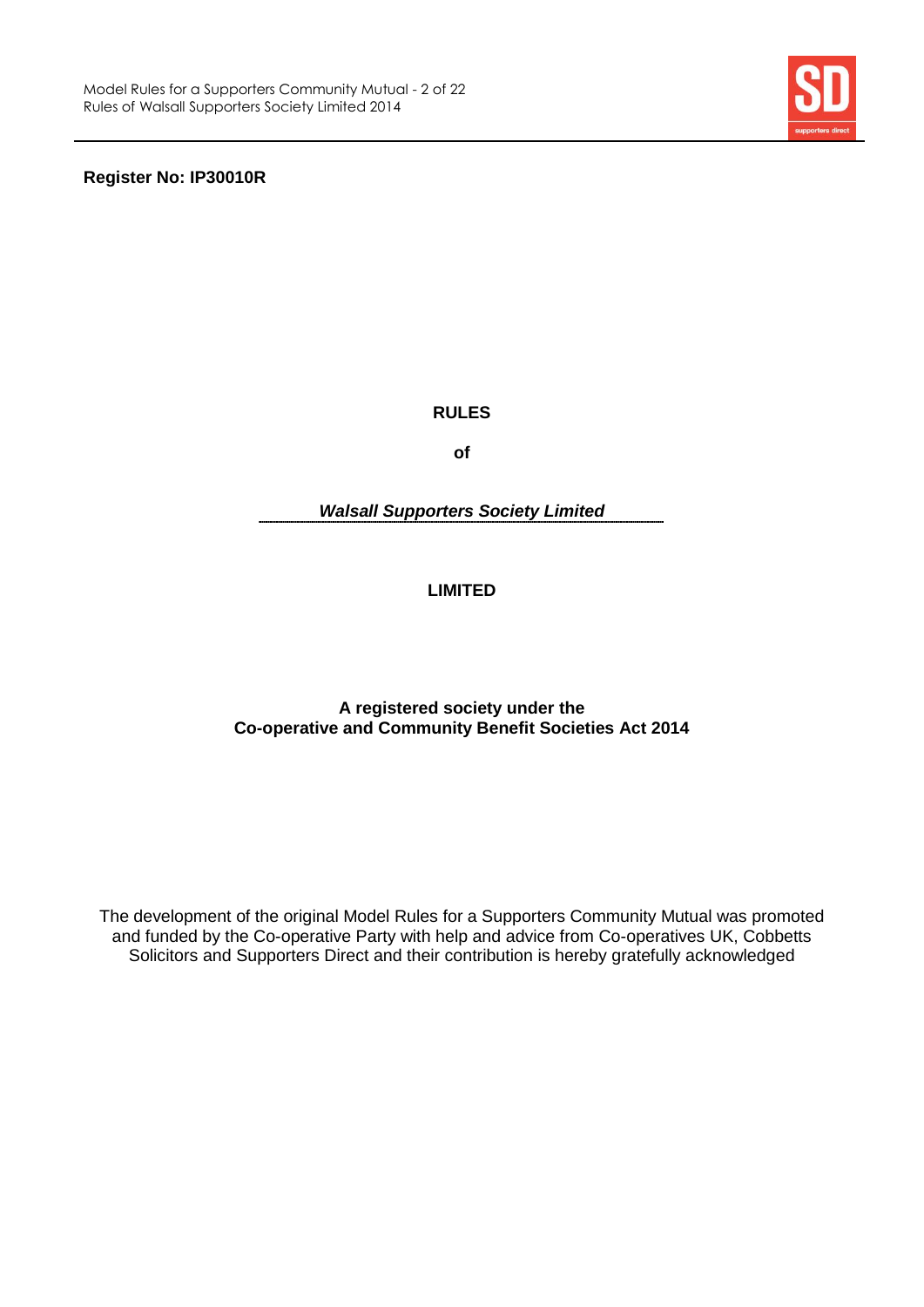

# **RULES**

# **NAME AND DEFINITIONS**

1. The name of the Society is to be Walsall Supporters Society Limited and it is called "the Society" in the rest of these Rules;

Walsall Football Club is called "the Club"; and Walsall, West Midlands is called "the Area"

## **INTERPRETATIONS**

2. In these Rules:

**"the Act"** refers to the Co-operative and Community Benefit Societies Act 2014 or any Act or Acts amending or in substitution of it or them for the time being in force;

**"Address"** means a postal address or, for the purposes of electronic communication, a fax number, email address or telephone number for receiving text messages;

**"The Society"** means the above-named society;

**"The Society Board" or "the Directors"** mean all those persons appointed to perform the duties of Directors of the Society;

**"Director"** means a director of the Society and includes any person occupying the position of Director, by whatever name called;

**"Society Board Meeting"** includes, except where inconsistent with any legal obligation a physical meeting, a meeting held by electronic means and a meeting held by telephone;

**"Electronic Means"** shall include email, video links and secure authenticated website transactions.

**"Employee"** means anyone over the age of 16 holding a contract of employment with the Society to perform at least eight hours of work per week for the Society;

**"Independent Examination"** means an independent examination of the Society's accounts which may only be carried out:

- in accordance with guidance issued by Supporters Direct; and
- in years in which the Society has disapplied the obligation to conduct an audit in accordance with the Co-operative and Community Benefit Societies Act 2014

For the avoidance of doubt, if the Society is obliged under section 9A of the 2014 Act to produce an accountant's report it must do so even if it also carries out an Independent Examination for that year of account.

**"Member"** has the meaning as detailed under 'Membership' in these Rules;

**"Person"** means, unless the context requires otherwise, a natural person, unincorporated body, firm, partnership, corporate body or any representative of an unincorporated body, firm, partnership or corporate body;

**"Registrar"** means the Financial Services Authority or any successor body in function;

**"Rules"** means the Society's Rulebook;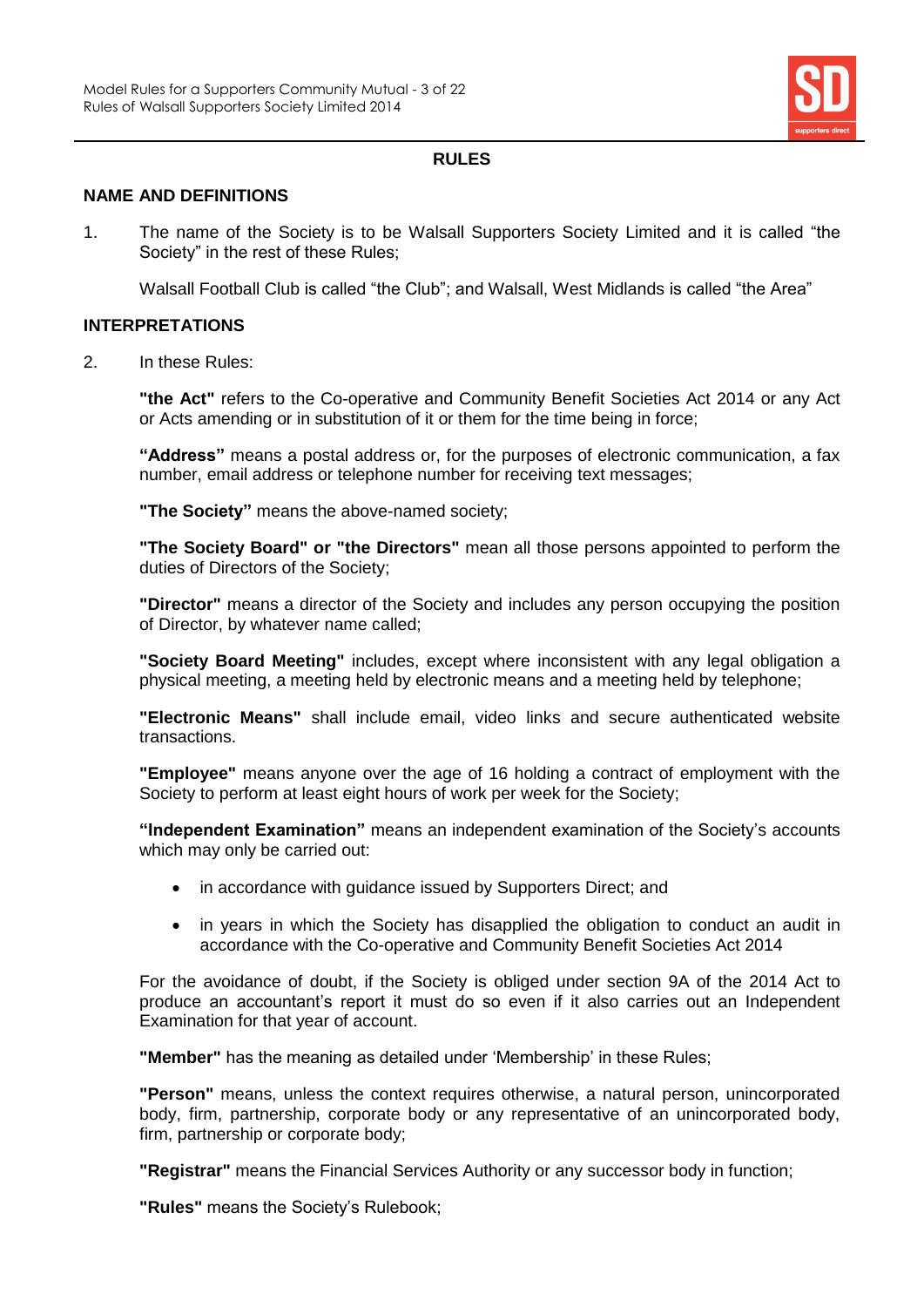

**"Writing"** means the representation or reproduction of words, symbols or other information in a visible form by any method or combination of methods, whether sent or supplied in electronic form or otherwise;

# 3. **COMMUNITY BENEFIT PURPOSE**

The Society's purpose is to be the vehicle through which a healthy, balanced and constructive relationship between the Club and its supporters and the communities it serves is encouraged and developed. The business of the Society is to be conducted for the benefit of the community served by the Club and not for the profit of its members.

# 4. **OBJECTS**

The Society's objects are to benefit the community by:

- 4.1 being the democratic and representative voice of the supporters of the Club and strengthening the bonds between the Club and the communities which it serves;
- 4.2 achieving the greatest possible supporter and community influence in the running and ownership of the Club;
- 4.3 promoting responsible and constructive community engagement by present and future members of the communities served by the Club and encouraging the Club to do the same;
- 4.4 operating democratically, fairly, sustainably, transparently and with financial responsibility and encouraging the Club to do the same;
- 4.5 being a positive, inclusive and representative organisation, open and accessible to all supporters of the Club regardless of their age, income, ethnicity, gender, disability, sexuality or religious or moral belief.

# **POWERS**

- 5. The Society may achieve these objects in whole or in part through an interest or interests in companies or societies provided that the objects of the companies or societies are consistent with the Society's objects. In particular, in pursuit of these objects (but not otherwise) the Society may:
	- 5.1 acquire an interest in or ownership of the Club;
	- 5.2 secure democratic and accountable representation on the Club's Board;
	- 5.3 take any other steps in relation to the Club which enable it to exercise the greatest possible influence in the ownership, governance and management of the Club.
- 6. In order to achieve its objects the Society may either itself or through a subsidiary company or society acting under its control:
	- 6.1 buy, sell and lease property;
	- 6.2 borrow;
	- 6.3 grant security over its property and assets;
	- 6.4 establish promote and maintain for the purposes of the Society any lawful fund raising scheme;
	- 6.5 buy and hold shares in the Club;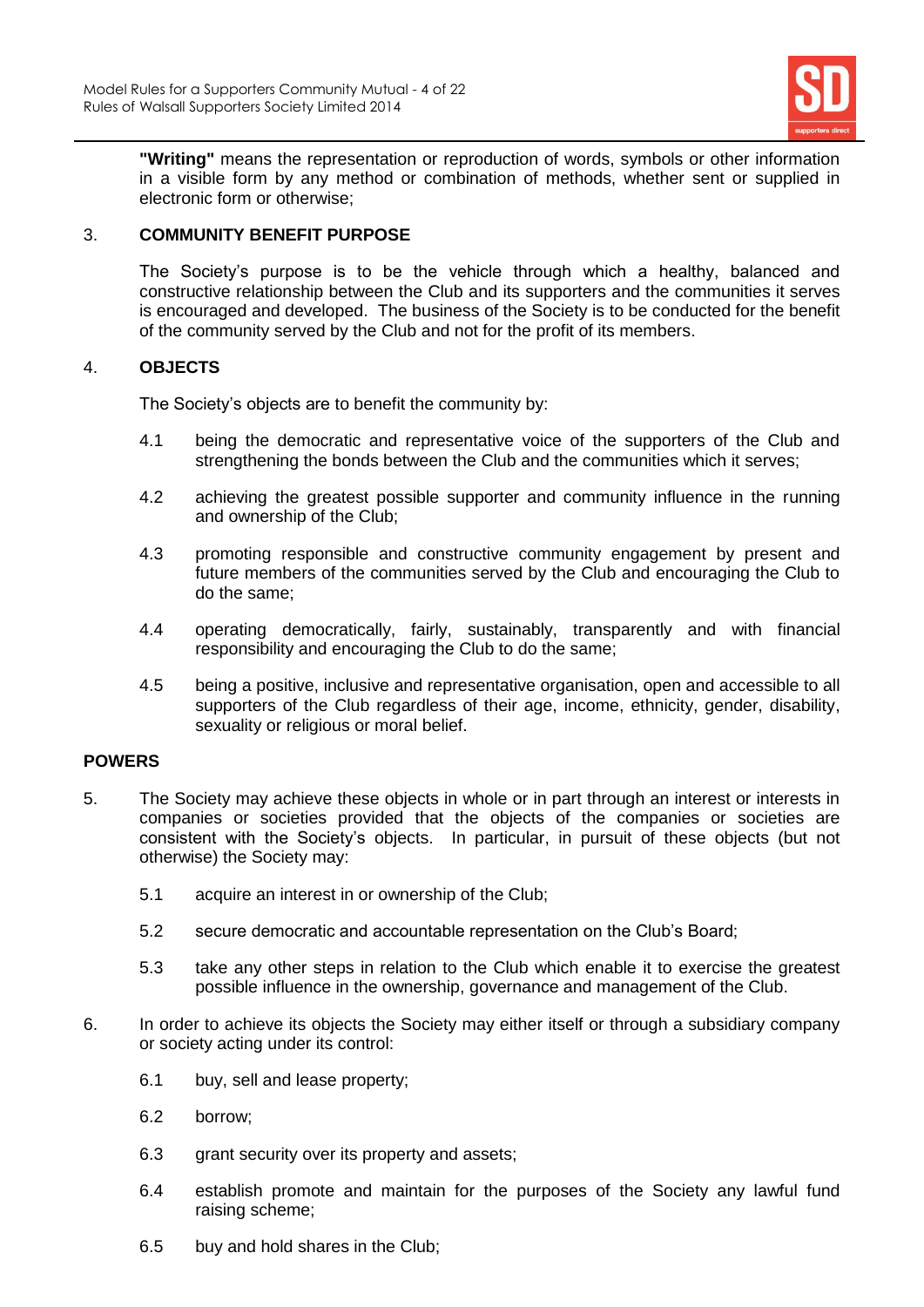

- 6.6 hold and exercise proxies for shares in any company owning or controlling the Club either itself or through a subsidiary;
- 6.7 promote means to give supporters greater opportunity to invest in the Club;
- 6.8 award pensions, allowances, gratuities and bonuses to past and present employees (including their dependants and people connected with them) of:
	- 6.8.1 the Society;
	- 6.8.2 any predecessor of the Society; and
	- 6.8.3 any subsidiary company or society of the Society;
- 6.9 set up and maintain itself or with others trusts funds or schemes (whether contributory or non-contributory) intended to provide pension or other benefits for the people referred to in the preceding sub-paragraph;
- 6.10 indemnify or take out and maintain insurance for the benefit of people who are or were:
	- 6.10.1 members of the Society Board; or
	- 6.10.2 officers; or
	- 6.10.3 employees; or
	- 6.10.4 trustees of a pension fund

of the Society or any subsidiary company or society of the Society against any liability which they may have as a result of their involvement with the Society or its subsidiaries;

- 6.11 indemnify or take out and maintain insurance for the benefit of people who are or were elected or nominated by the Society to serve on the board of any company owning or controlling the Club;
- 6.12 so far as permitted by these Rules take out and maintain insurance against any risks to which the Society may be exposed;
- 6.13 co-operate with other supporters organisations, co-operatives and societies conducted for the benefit of the community at local, national and international levels;
- 6.14 do anything else which is necessary or expedient to achieve its objects.

#### **APPLICATION OF SURPLUS**

- <span id="page-4-0"></span>7. The surpluses of the Society are not to be distributed either directly or indirectly in any way whatsoever among members of the Society but shall be applied:
	- 7.1 to maintain prudent reserves;
	- 7.2 on expenditure to achieve the Society's objects;
	- 7.3 in paying interest on or repaying issued share capital in accordance with the provisions of these Rules.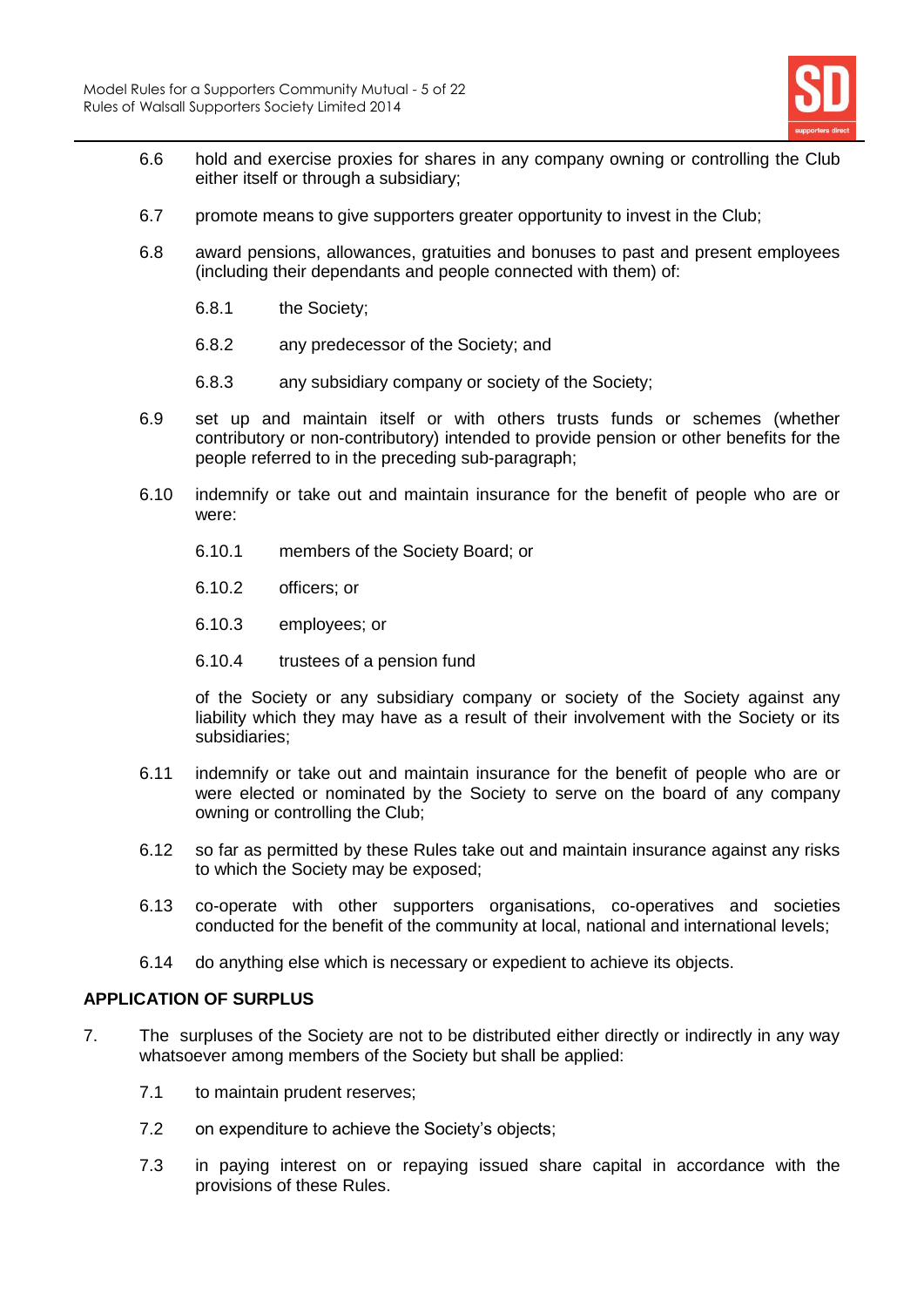

#### 8. NOT USED

# **MEMBERSHIP**

- 9. The members of the Society are the people whose names are entered in the register of members. The first members are the people who sign these Rules in applying for registration.
- 10. Membership is open to any individual, unincorporated body, firm, partnership or corporate body who or which:
	- 10.1 is a supporter of the Club; or
	- 10.2 has an interest in the game of football in the Area and is in sympathy with the objects of the Society; and
	- 10.3 is 16 years of age or older;
	- 10.4 agrees to attend General Meetings and to take an active interest in the operation and development of the Society and its business;
	- 10.5 agrees to respect commercial confidentiality in relation to business decisions of the Society; and
	- 10.6 agrees to be bound by these Rules and by Rules 3 and [7](#page-4-0) in particular.

The Society Board shall have power to refuse membership to any person who does not in the opinion of the Society Board meet these requirements.

- 11. Every member holds one ordinary share in the capital of the Society. No member may hold more than one ordinary share in the Society either individually or jointly.
- 12. The Society Board will decide and issue a form of application for membership. Members are to pay an annual subscription of such reasonable sum as the Society Board shall decide, the first payment to be made at the time of application for membership. The sum of £1 from the first payment shall be applied to purchase an ordinary share in the Society.
- 13. The Society Board shall have the right to offer a class of junior membership with or without payment to minors under the age of 16 but no person under the age of 16 shall be entitled to a share in the Society or be entitled to vote at any general meeting of the Society.
- 14. No person under the age of 16 may be an officer of the Society.
- 15. A corporate body or firm which is a member may by resolution of its governing body appoint any person it thinks fit to be its deputy and revoke such an appointment. A copy of any such resolution signed by two members of the governing body and in the case of a local authority by the authorised officer of the Council shall be sent to the Secretary of the Society. The deputy will be entitled to exercise all rights of membership on behalf of the corporate body including seeking election as an officer and speaking and voting at any general meeting. References in these Rules to a member being present in person include members which are corporate bodies being present through their deputy.

# **SHARES**

- 16. The Society has ordinary shares and may have Capital Funding Shares in accordance with the provisions set out at Rule 21.
- 17. The following provisions apply to shares in the Society: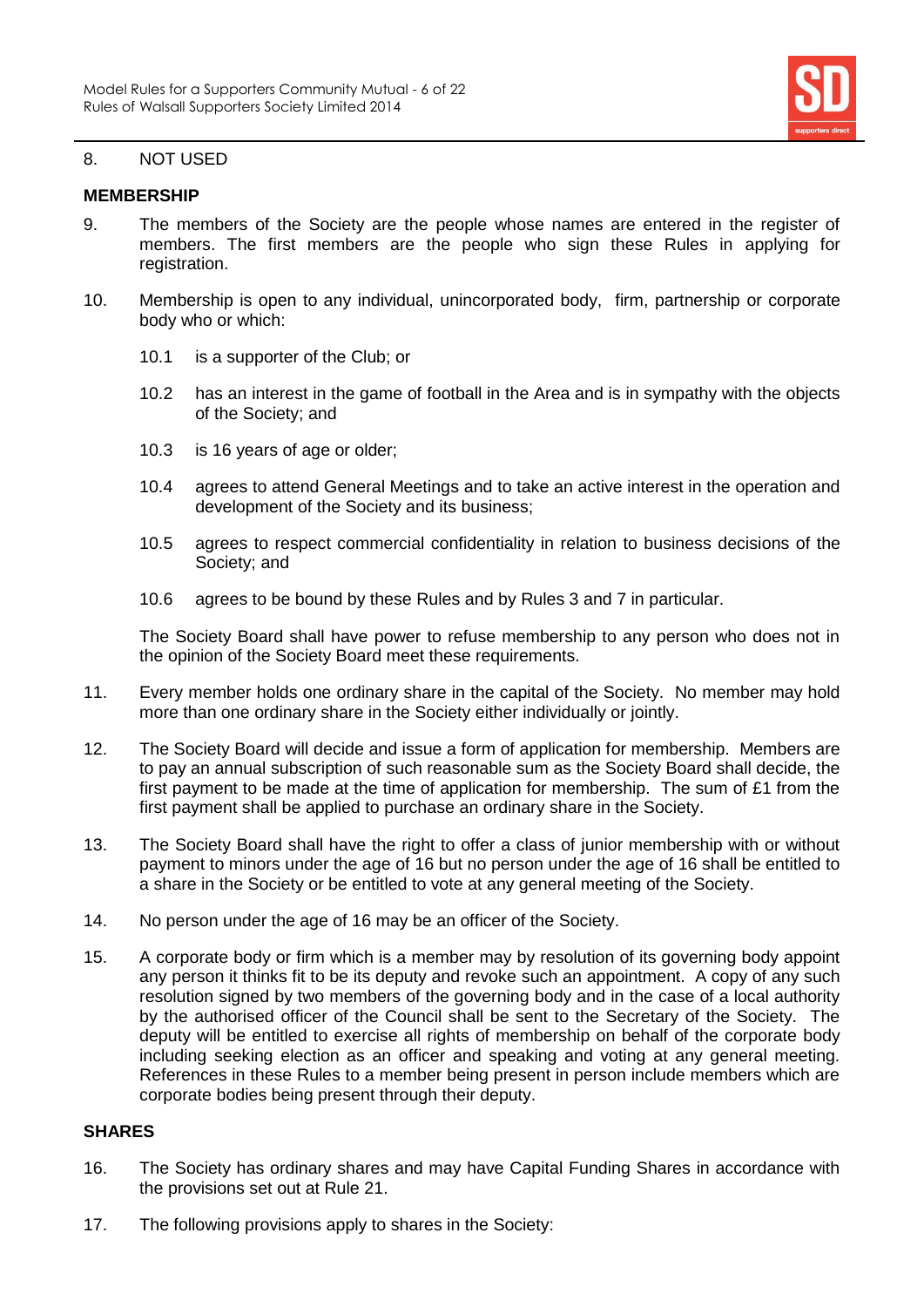

- 17.1 Shares shall be withdrawable only in accordance with the provisions of these Rules;
- 17.2 Shares shall not be transferable except on death or bankruptcy or with the consent of the Society Board;
- 17.3 Application for shares shall be made to the Board of the Society who shall allot to members, upon their admission, the share or shares for which they have applied provided that the total number of shares allotted to any member shall not exceed the maximum shareholding permitted by these Rules or by law;
- 17.4 Shares shall be paid for in full on allotment.

# **ORDINARY SHARE PROVISIONS**

- 18. The ordinary shares of the Society shall be of the nominal value of £1.00.
- 19. If a member ceases to be a member, the ordinary share registered in the name of that member is to be cancelled and the amount subscribed for the share is to become the property of the Society.
- 20. Ordinary shares shall not be withdrawable and do not carry any right to interest, dividend or bonus.

# **CAPITAL FUNDING SHARE PROVISIONS**

- 21. In order to fund its business, the Society may issue Capital Funding Shares. Capital Funding Shares may be issued in such denomination and upon such terms as the Society Board shall decide, subject to the Rules, and in particular the following provisions:
	- 21.1 Capital Funding Shares shall not be withdrawable except with the consent of the Society Board;
	- 21.2 The Society Board may specify a date or dates on which Capital Funding Shares may be withdrawn and may make provision for the withdrawal of different issues of shares on different dates;
	- 21.3 The Society Board may pay interest to holders of Capital Funding Shares as compensation for the use of such funds, but the rate of interest shall be no higher than the Society Board considers to be necessary to attract the funding needed for the business of the Society and shall not in any event be higher than 2% above clearing bank base rate from time to time. The rate may vary within these limits between different issues of shares;
	- 21.4 No withdrawal of Capital Funding Shares or payment of interest on them shall be made except from trading surpluses and any withdrawal or payment shall be at the discretion of the Society Board having regard to the long term interests of the Society, the need to maintain prudent reserves and the Society's primary commitment to community benefit;
	- 21.5 Capital Funding Shares may only be issued to members;
	- 21.6 On the solvent dissolution or winding up of the Society, holders of Capital Funding Shares shall have no financial entitlement beyond payment of outstanding interest and repayment of paid-up share capital.

# **REMOVAL OF MEMBERS**

22. A member shall cease to be a member if they: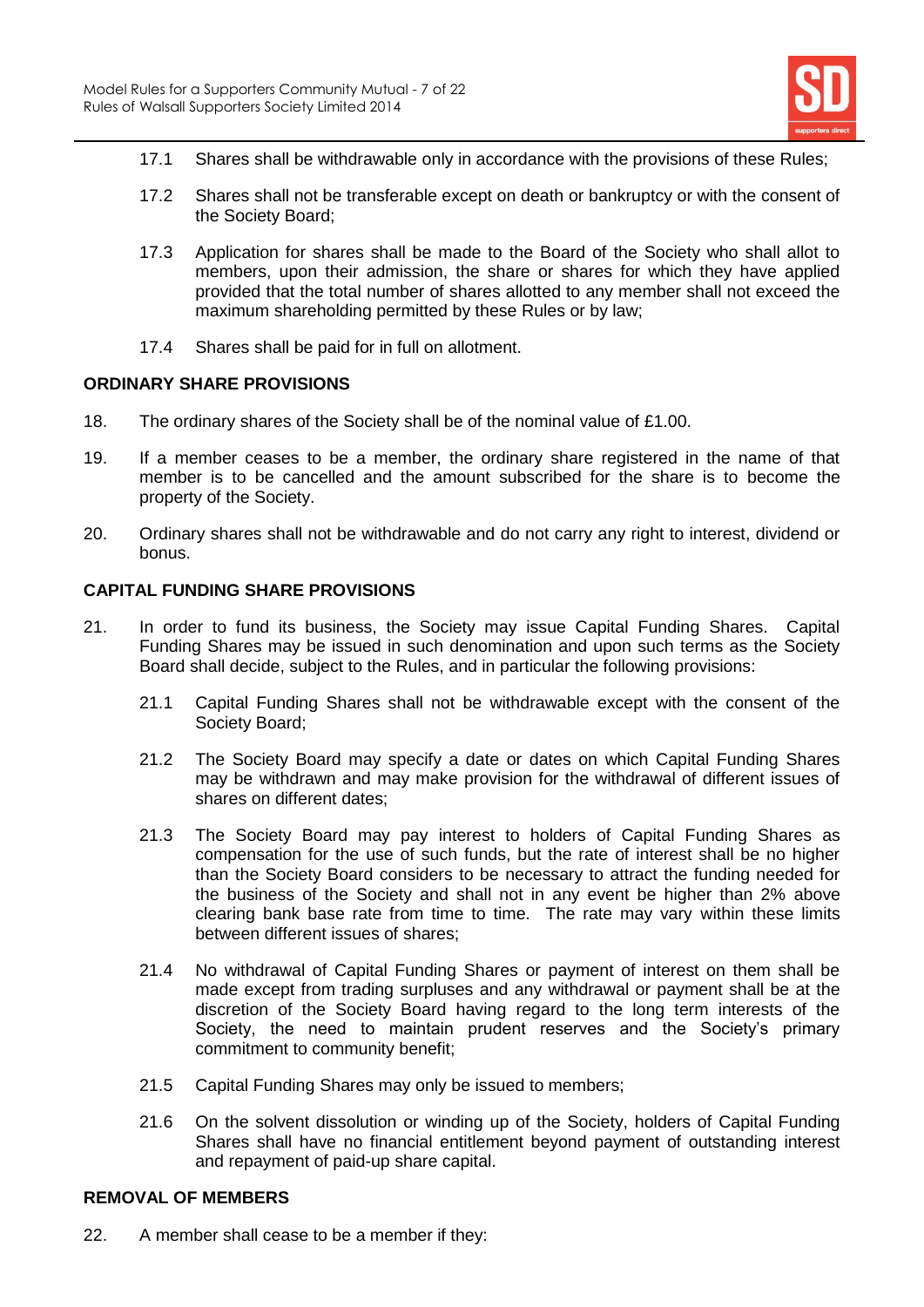

- 22.1 fail after written demand to pay their annual subscription;
- 22.2 die (in the case of the individual);
- 22.3 cease to exist (in the case of a body corporate);
- 22.4 are the nominee of an unincorporated Society or firm which is wound up or dissolved;
- 22.5 are the nominee of an unincorporated organisation or firm which removes or replaces them as its nominee;
- 22.6 are not the holder of a fully paid up share;
- 22.7 are expelled under these Rules; or
- 22.8 withdraw from membership by giving at least one month's written notice to the Secretary.
- 23. A member may be expelled for conduct prejudicial to the Society in accordance with any Disciplinary Policy adopted by the Society (which is to comply with any guidance issued by Supporters Direct).

# **ORGANISATION**

24. The powers of the Society are to be exercised by the members and the Board of the Society in the way set out in the Rules which follow.

# **RIGHTS AND POWERS OF MEMBERS**

- 25. The members have the rights and powers available to them under the law relating to Community Benefit Societies and are to decide in particular the issues specifically reserved to them by these Rules.
- 26. The members may by a resolution carried by not less than two-thirds of the members voting at a general meeting but not otherwise give directions to the Society Board. A member wishing to propose a members' resolution for consideration at a general meeting shall give notice in writing to the Secretary of such wish, and of the justification for, form and content of the resolution, not later than noon 28 days before that meeting is to be held. The following provisions apply to any directions given:
	- 26.1 any direction must:
		- 26.1.1 be consistent with these Rules and with the Society's contractual, statutory and other legal obligations; and
		- 26.1.2 not affect the powers and responsibilities of the Society Board under Rule 27.
	- 26.2 Any person who deals with the Society in good faith and is not aware that a direction has been given may deal with the Society on the basis that no direction has been given.

# **DUTIES AND POWERS OF BOARD OF DIRECTORS**

27. The Society Board is to ensure that the business of the Society is conducted in accordance with these Rules and with the interests of the community and in accordance with the Board Membership and Conduct Policy adopted by the Society (which is to comply with any guidance issued by Supporters Direct). The Society Board: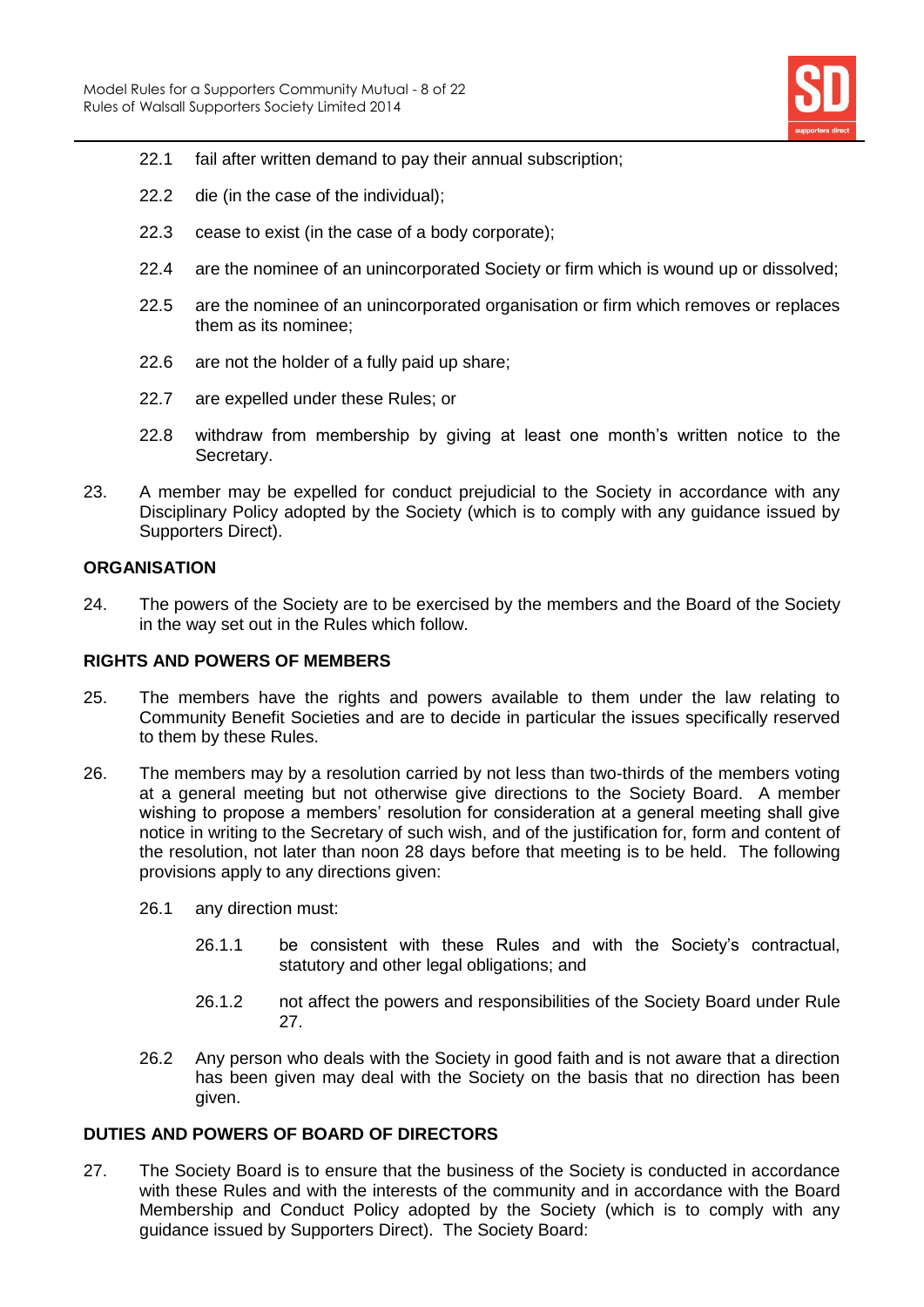

- 27.1 may exercise all the Society's powers which are not required by these Rules or by statute to be exercised by the Society in general meeting;
- 27.2 may delegate any of its powers to committees consisting of such of its own number (and others, provided that Society Board members remain in a majority on such committees) as it thinks fit who shall, in the function entrusted to them, conform in all respects to the instruction given to them by the Society Board. The following provisions apply to any such delegation:
	- 27.2.1 any delegation may be revoked and its terms may be varied;
	- 27.2.2 the proceedings of any sub-committee shall be governed by the rules regulating the proceedings of the Society Board so far as they are capable of applying;
- 27.3 shall determine from time to time the categories of transaction which require the approval of the Society Board
- 27.4 shall approve the use of the Society's seal (if any).

# **GENERAL MEETINGS**

- 28. The Society shall, within six months of the end of the financial year, hold a general meeting of the Members as its annual general meeting and shall specify the meeting as such in the notices calling it. The first annual general meeting may be called by the Society Board at any time within this period. The Society is to ensure that all general meetings are accessible so as to encourage participation in them by members. All general meetings are to be held in accordance with the Society's Standing Orders for General Meetings, which shall be determined by the Board of Directors and must comply with any guidance issued by Supporters Direct.
- 29. The business of an annual general meeting shall normally comprise, where appropriate:
	- 29.1 the receipt of the accounts and balance sheet and of the reports of the Society Board and auditor (if any);
	- 29.2 the appointment of an auditor, if required;
	- 29.3 the election of the Society Board or the results of the election if held previously by ballot;
	- 29.4 the audit of any other aspect of the performance of the Society;
	- 29.5 the application of surplus; and
	- 29.6 the transaction of any other business included in the notice convening the meeting.

The business of any general meeting shall comprise:

- 29.7 consideration of any member's resolution, notice of which has been given to the Secretary in accordance with Rule 26;
- 29.8 consideration of any resolution proposed by the Board; and
- 29.9 consideration of any other business relating to the affairs of the Society which any member or the Board may wish to raise but no resolution may be put to the vote of the meeting under this item.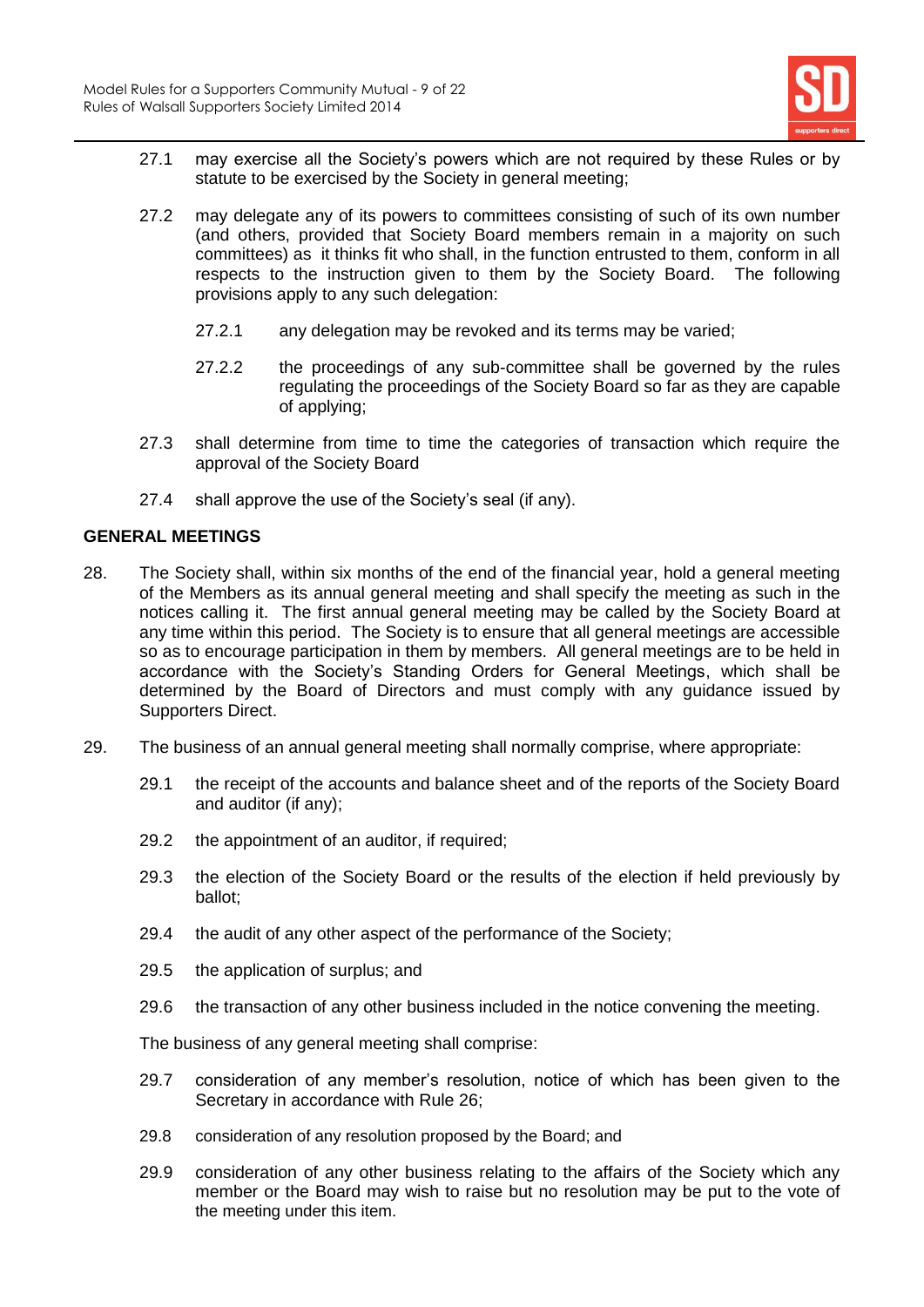

- 30. All general meetings other than annual general meetings are called special general meetings.
- 31. The Secretary, at the request of the Board of Directors may convene a general meeting of the Society. The purpose of the general meeting shall be stated in the application and notice of the meeting.
- 32. The Board of Directors upon an application by not less than 20 members or 5% of the membership, whichever is the greater, delivered to the Society's registered office, shall convene a general meeting. The purpose of the special general meeting shall be stated in the application and notice of the meeting. No business other than that stated in the notice of the meeting shall be conducted at the meeting.
- 33. A special general meeting called in response to a members' requisition must be held within 28 days of the date on which the requisition is delivered to the registered office. The meeting is not to transact any business other than that set out in the requisition and the notice convening the meeting.
- 34. If, within one month from the date of the receipt of the application, the Society Board have not convened a special general meeting, any three Members of the Society acting on behalf of the signatories to the application may convene a special general meeting, and shall be reimbursed by the Society for any costs incurred in convening such a meeting.
- 35. Notice of a general meeting is to be given either:
	- 35.1 in writing; or
	- 35.2 where a member has agreed to receive notice in this way, by such electronic means as the Society Board shall decide
		- at least 14 clear days before the date of the meeting. The notice must:
		- 35.2.1 be given to all members and to the members of the Society Board and to the auditors (if any);
		- 35.2.2 state whether the meeting is an annual or special general meeting;
		- 35.2.3 give the time, date and place of the meeting; and
		- 35.2.4 indicate the business to be dealt with at the meeting.
- 36. Any notice to a member may be given either:
	- 36.1 personally; or
	- 36.2 by sending it by post in a prepaid envelope addressed to the member at their registered address; or
	- 36.3 by leaving it at that address; or
	- 36.4 (if a register of e-mail addresses is maintained by the Society and the member has notified the Society of an e-mail address) by e-mail to their registered e-mail address.

Notices or communications sent by first class post to members at their registered address are deemed to have been duly served 48 hours (excluding Sundays) after being posted. Proof that an envelope containing a notice was properly addressed, prepaid and posted shall be conclusive evidence that the notice was given. The proceedings at a general meeting are not invalid if: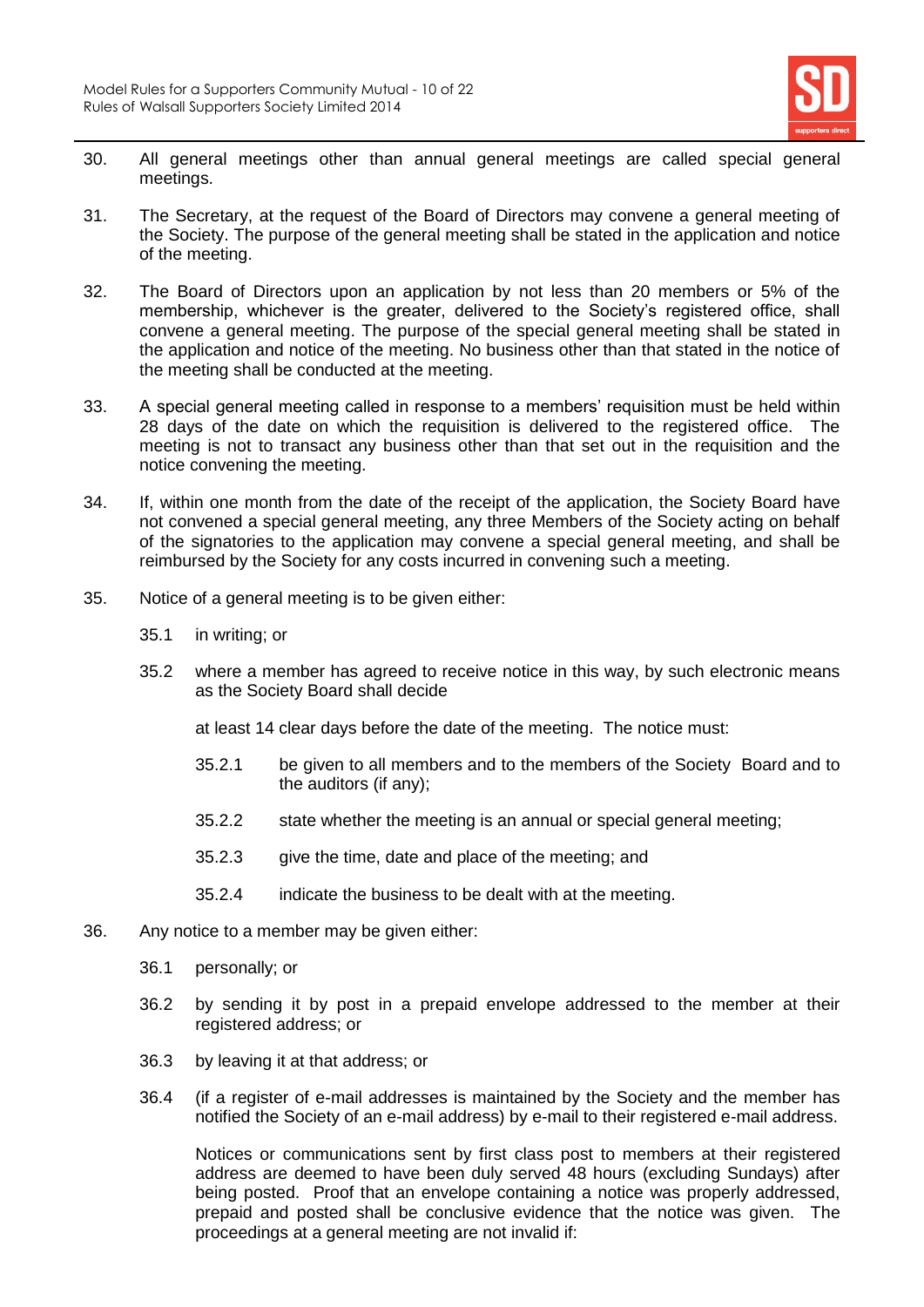

- 36.4.1 there has been an accidental omission to send a notice to a member or members; or
- 36.4.2 the notice is not received by a member or members.
- 37. A member present either in person or by proxy at any meeting of the Society shall be deemed to have received notice of the meeting and, where requisite, of the purposes for which it was called.
- 38. Before a general meeting can do business there must be a quorum present. Except where these Rules say otherwise a quorum is 20 members or 5% of the members entitled to vote at the meeting whichever is lower.
- 39. The Society Board may decide where a general meeting is to be held.
- 40. If the Society has appointed an auditor in accordance with these Rules they shall be entitled to attend general meetings of the Society and to receive all notices of and communications relating to any general meeting which any Member of the Society is entitled to receive. The auditor shall be entitled to be heard at any meeting on any part of the business of the meeting which is of proper concern to an auditor.
- 41. The Chair shall facilitate general meetings. If he or she is absent or unwilling to act at the time any meeting proceeds to business then another Society Board member shall facilitate the meeting. If no other Society Board member is present or willing to act, the members present shall choose either one of their number or an independent person recommended by the Society Board to be the Chair for that meeting. If a quorum is not present within half an hour of the time the general meeting was due to commence, or if during a meeting a quorum ceases to be present, the Chair must adjourn the meeting for at least 7 days. If within half an hour of the time the adjourned meeting was due to commence a quorum is not present, the Members present shall constitute a quorum.
- 42. The Chair of a general meeting may adjourn the meeting whilst a quorum is present if:
	- 42.1 The meeting consents to that adjournment; or
	- 42.2 It appears to the Chair that an adjournment is necessary to protect the safety of any persons attending the meeting or to ensure that the business of the meeting is conducted in an orderly manner.
- 43. When adjourning a meeting the Chair must specify the date, time and place to which it will stand adjourned or that the meeting is to continue at a date, time and place to be fixed by the Society Board.
- 44. If the meeting is adjourned for 14 days or more, at least 7 clear days' notice of the adjourned meeting shall be given in the same manner as the notice of the original meeting.
- 45. No business shall be transacted at an adjourned meeting other than business which could properly have been transacted at the meeting if the adjournment had not taken place.
- 46. Each Member shall have one vote on any question to be decided in general meeting.
- 47. A resolution put to the vote at a general meeting shall be decided on a show of hands unless a paper poll is demanded in accordance with these Rules. Unless a paper poll is demanded, a declaration by the Chair that a resolution has on a show of hands been carried or lost recorded in the minutes of the proceedings of the general meeting shall be conclusive evidence of the fact without proof of the number or proportions of the votes recorded in favour or against such resolution.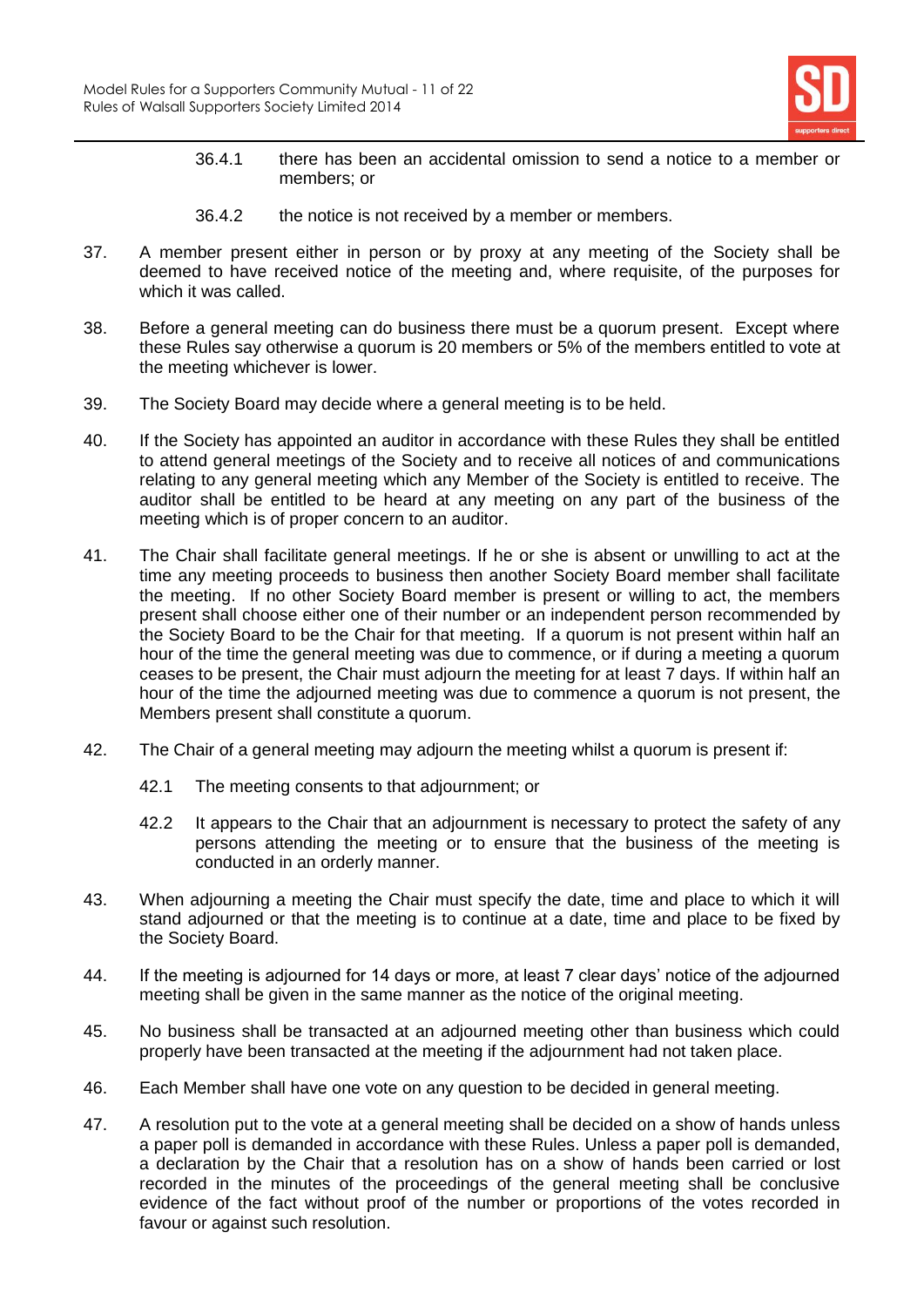

48. In the case of an equality of votes, whether on a show of hands or a poll, the Chair shall not have a second or casting vote and the resolution shall be deemed to have been lost.

# **RESOLUTIONS**

- 49. Decisions at general meetings shall be made by passing resolutions:
	- 49.1 The following decisions must be made by extraordinary resolution:
		- 49.1.1 Any amendment to the Society's Rules;
		- 49.1.2 The decision to wind up the Society.
	- 49.2 All other decisions shall be made by ordinary resolution.
- 50. An extraordinary resolution is one passed by a majority of not less than 75% of votes cast at a general meeting and an ordinary resolution is one passed by a simple majority (51%) of votes cast.
- 51. Resolutions may be passed at general meetings or by written resolution. A written resolution may consist of several identical documents signed by one or more Members.
- 52. A proxy may be appointed and the appointment may instruct the proxy to vote in a particular way or as he or she thinks fit. A proxy is to be appointed as follows:
	- 52.1 in writing;
	- 52.2 in any usual form or any other form which the Society Board may approve;
	- 52.3 under the hand of the appointor or of their attorney duly authorised in writing; and
	- 52.4 by depositing the appointment document at the registered office of the Society or at such other place within the United Kingdom as the Society shall specify not less than two clear days before the day fixed for the meeting at which the proxy is authorised to vote. Where the appointment document is exercised by an attorney on behalf of the appointor the authority under which it is executed or a copy of such authority certified notarially or in some other way approved by the Society Board is to be lodged with the appointment document.
	- 52.5 If this procedure is not followed the appointment of the proxy will be invalid.
- 53. The following further rules apply to proxies.
	- 53.1 No person other than the Chair of the meeting can act as proxy for more than 3 members.
	- 53.2 Any question as to the validity of a proxy is to be determined by the Chair of the meeting whose decision is to be final.
	- 53.3 A proxy need not be a member of the Society.
- 54. A vote given or poll demanded by proxy or by the duly authorised deputy of a corporate body, shall be valid unless notice of termination of the authority is received by the Society at the registered office or at any other place at which the instrument of proxy was duly deposited before the commencement of the meeting or adjourned meeting at which the vote is given or the poll demanded.
- 55. No objection shall be raised to the qualification of any voter except at the meeting or adjourned meeting at which the vote objected to is tendered. Any objection made in due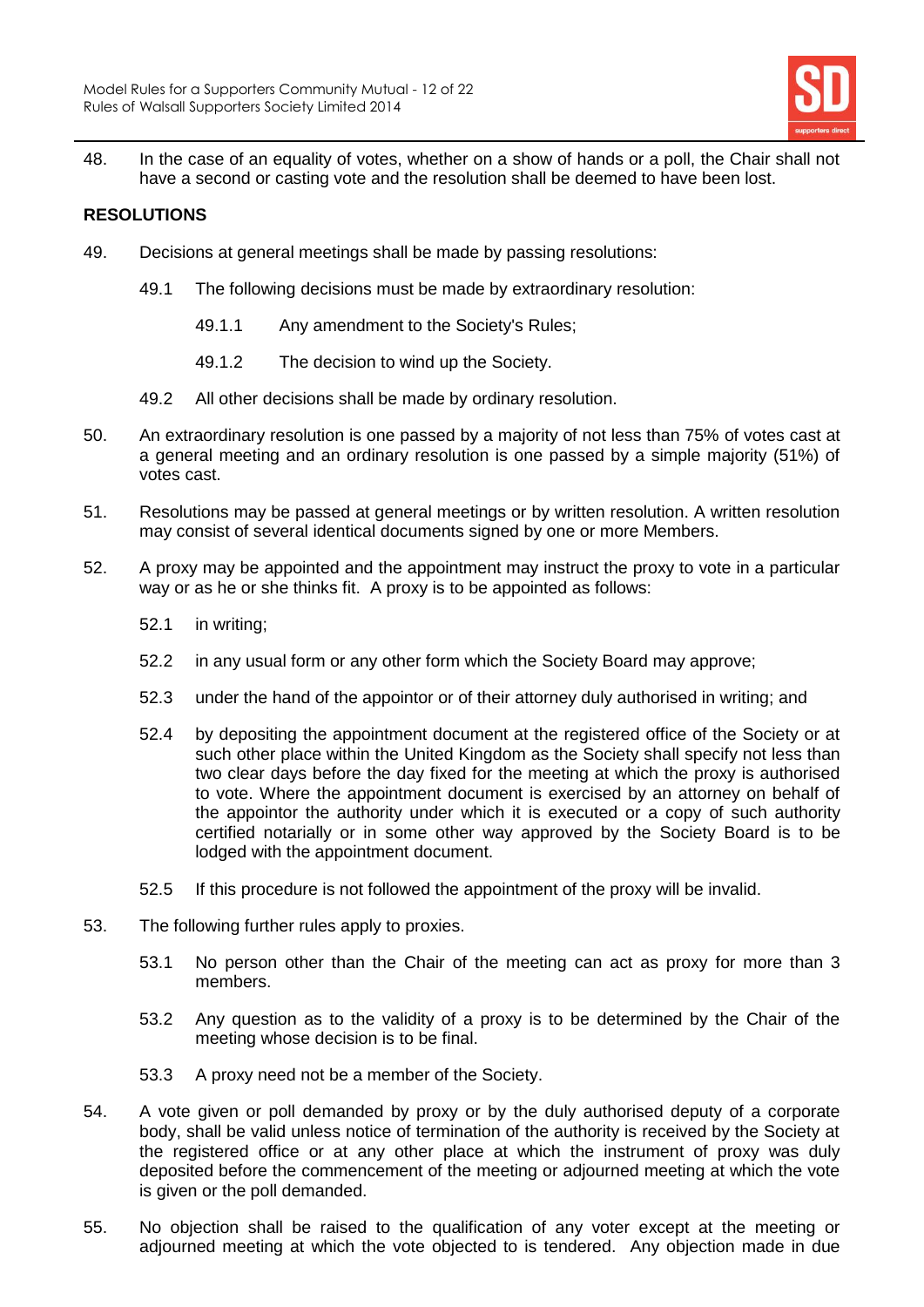

time about any vote whether tendered personally or by proxy is to be determined by the Chair of the meeting, whose decision is to be final. Every vote not disallowed at the meeting will be valid.

# **POSTAL BALLOTS**

- 56. Where:
	- 56.1 the Society Board considers that a significant issue has arisen which should be determined by the members of the Society the issue shall be determined by a postal ballot of the members of the Society conducted in accordance with such procedure as the Society Board shall determine subject to the following principles:
		- 56.1.1 Notice of the ballot shall be given to each member of the Society in the same way as notice of a meeting is to be given;
		- 56.1.2 The notice must set out clearly the issue to be decided;
		- 56.1.3 Sufficient information must be provided to members to enable an informed decision to be made; and
		- 56.1.4 The date by which voting papers are to be returned must be clearly stated.
	- 56.2 In any case where a postal ballot is appropriate the Society Board may make such provision as it thinks fit to permit notice of the ballot to be given and voting to be conducted by electronic means.

# **CONSTITUTION OF BOARD**

- 57. The Society shall have a Board of Directors comprising not less than 6 and not more than 12 persons.
- 58. The initial Directors of the Society from registration until the first Annual General Meeting shall be appointed by the members on whose application the Society is registered.
- 59. Only Members of the Society who are aged 16 years or more may serve on the Board of Directors.
- 60. Elected directors shall be elected only in accordance with the Election Policy adopted by the Society.
- 61. Members of the Board of Directors will normally serve for periods of two years, according to the Society's Board Membership and Conduct Policy.
- 62. At the first Annual General Meeting all members of the Board of Directors shall stand down. A retiring Society Board member shall be eligible for re-election.
- 63. At the annual general meetings following the first annual general meeting of the Society half of the members of the Society Board first elected by the members (to be chosen by lot) will resign from office. Thereafter the half of the members of the Society Board elected by the members who have served the longest at the date of the annual general meeting each year will resign. If at any time there is an uneven number of elected directors, the Society Board shall decide the number of elected directors to resign in accordance with this Rule, which shall be approximately half of the total number.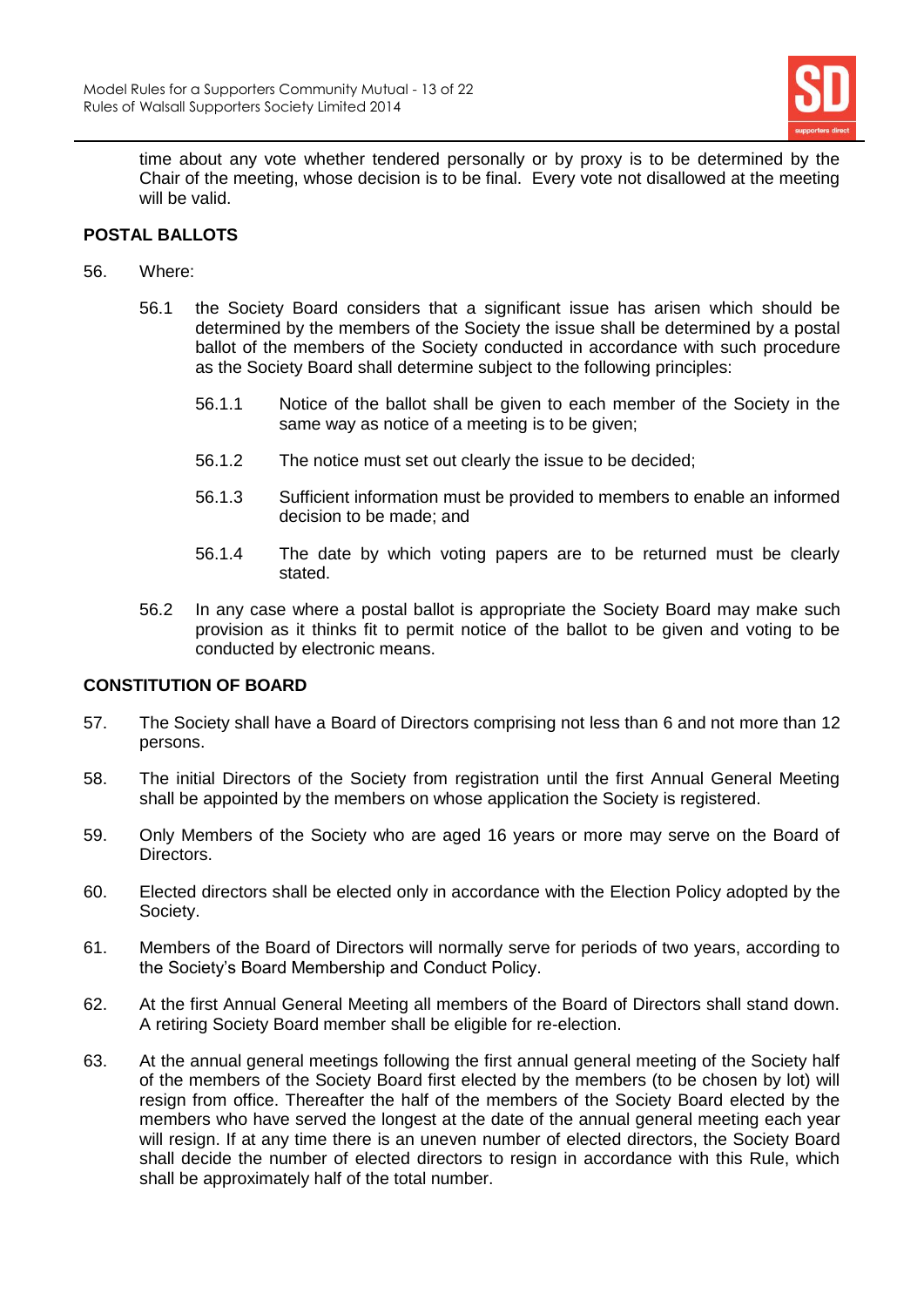

- 64. New Directors shall be elected in accordance with the Society's Election Policy including by authenticated electronic means and postal ballot. The Society's Election Policy is to comply with any guidance issued by Supporters Direct.
- 65. The Society Board may at any time co-opt any Member of the Society or the representative of an organisation which is a Member to fill a casual vacancy in the Board of Directors, provided that at no time shall more than one-third of the members of the Society Board be co-opted members. A casual vacancy shall be deemed to exist if the number of Directors should drop below the minimum prescribed in these Rules or below the number elected at the preceding Annual General Meeting.
- 66. The Society Board may co-opt up to 5 external Directors to the Society Board in addition to the number of Directors specified in these Rules provided that at all times the total number of external directors and Members co-opted under Rule 65 shall be in the minority. A Director co-opted in accordance with this rule shall serve for a fixed period determined by the Society Board at the time of co-option, subject to a review at least every twelve months, may be removed from office at any time by a resolution passed by a majority of the members of the Society Board, and may be remunerated in an amount (to be disclosed in the published accounts) from time to time, as fixed by the Society Board. External Directors shall be selected by virtue of their specialist skills and experience considered to be of benefit to the Society.
- 67. In the event that the size of the Society Board should drop below the minimum number of members prescribed in these Rules, the Directors may act to increase their number or to call a General Meeting of the Society, but for no other purpose.
- 68. The Society Board shall ensure that the business of the Society is conducted in accordance with these Rules and with the interests of the community and in accordance with any byelaws, policies or procedures adopted by the Society.

# **BOARD MEETINGS**

- 69. Any two Directors may, and the Secretary on the requisition of a Director shall, call a meeting of the Board of Directors by giving reasonable notice of the meeting to all Directors. Notice of any meeting of the Board of Directors must indicate the date, time and place of the meeting and, if the directors participating in the meeting will not be in the same place, how they will communicate with each other
- 70. The Board of Directors may meet together for the despatch of business, adjourn and otherwise regulate their meetings as they think fit. All Board meetings are to be held in accordance with the Society's Standing Orders for Board Meetings, which shall be determined by the Board of Directors and must comply with any guidance issued by Supporters Direct.
- 71. A Director is able to exercise the right to speak at a meeting of the Board of Directors and is deemed to be in attendance when that person is in a position to communicate to all those attending the meeting. The Directors may make whatever arrangements they consider appropriate to enable those attending a meeting of the Board of Directors to exercise their rights to speak or vote at it including by electronic means. In determining attendance at a meeting of the Board of Directors, it is immaterial whether any two or more Directors attending are in the same place as each other.
- 72. Questions arising at any meetings shall be decided by a majority of votes cast. For the avoidance of doubt, abstentions are not to be classed as votes cast. In the case of an equality of votes the Chair shall have a casting vote.
- 73. A written resolution, circulated to all Directors and signed by a simple majority (51%) of Directors, shall be valid and effective as if it had been passed at a Society Board meeting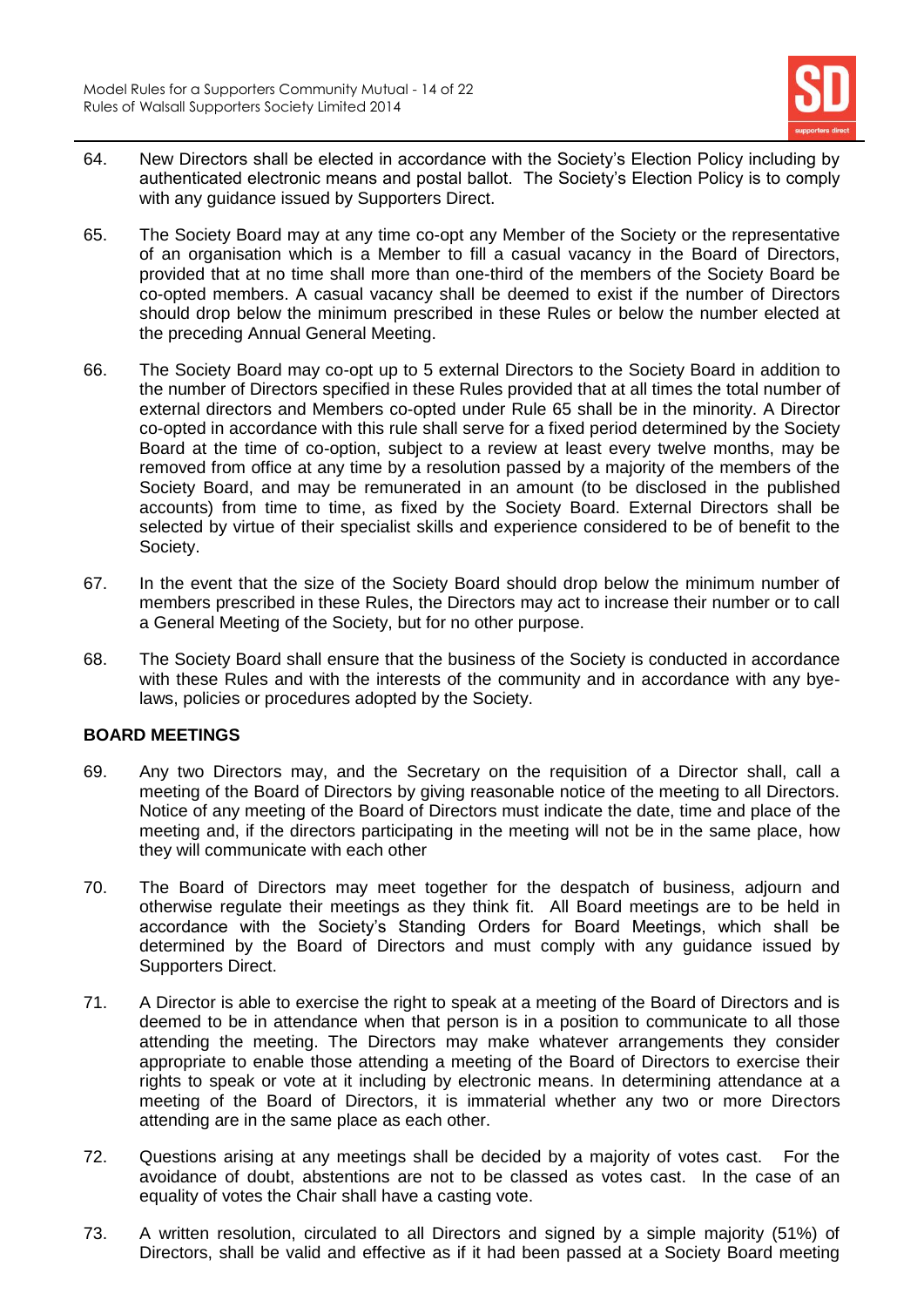

duly convened and held. A written resolution may consist of several identical documents signed by one or more Directors.

74. The Board of Directors may, at its discretion, invite other persons to attend its meetings with or without speaking rights and without voting rights. Such attendees will not count toward the quorum.

# **QUORUM**

- 75. The quorum necessary for the transaction of business at a meeting of the Board of Directors shall be 50% of the Directors or 3 Elected Directors, whichever is the greater.
- 76. If at any time the total number of Directors in office is less than the quorum required, the Directors must not take any decisions other than to appoint further Directors or to call a general meeting so as to enable the Members to appoint further Directors.

# **CHAIR**

77. The Chair shall facilitate meetings of the Board of Directors. If he or she is absent or unwilling to act at the time any meeting proceeds to business then the Directors present shall choose one of their number to be the Chair for that meeting. The appointment of a Chair shall be an item of business at the meeting.

# **DECLARATION OF INTEREST**

78. A Director shall declare an interest in any contract or matter in which s/he has a personal, material or financial interest in accordance with the Society's Board Membership and Conduct Policy.

# **EXPENSES**

79. The Society may pay any reasonable expenses in accordance with the Society's Board Membership and Conduct Policy.

# **TERMINATION OF A DIRECTOR'S APPOINTMENT**

80. A person ceases to be a Director of the Society as soon as one of the matters listed in the Board Membership and Conduct Policy as bringing a directorship to an end applies.

# **OFFICERS**

81. The Society Board shall elect from among their own number a Chair, treasurer and such other Officers as they may from time to time decide in accordance with the Society's Board Membership and Conduct Policy. These Officers shall have such duties and rights as may be bestowed on them by the Society Board or by statute and any officer appointed may be removed by the Society Board.

# **SECRETARY**

82. The Board of Directors shall appoint a Secretary of the Society for such term at such remuneration and upon such conditions as they think fit. Any Secretary so appointed may be removed by them. A provision of the Act or these Rules requiring or authorising a thing to be done by or to a Society Board member and the Secretary shall not be satisfied by its being done by or to the same person acting in both capacities.

#### **COMMITTEES OF THE BOARD**

83. The Society Board may delegate any of its powers to committees of the Society Board and in particular may appoint a sealing committee.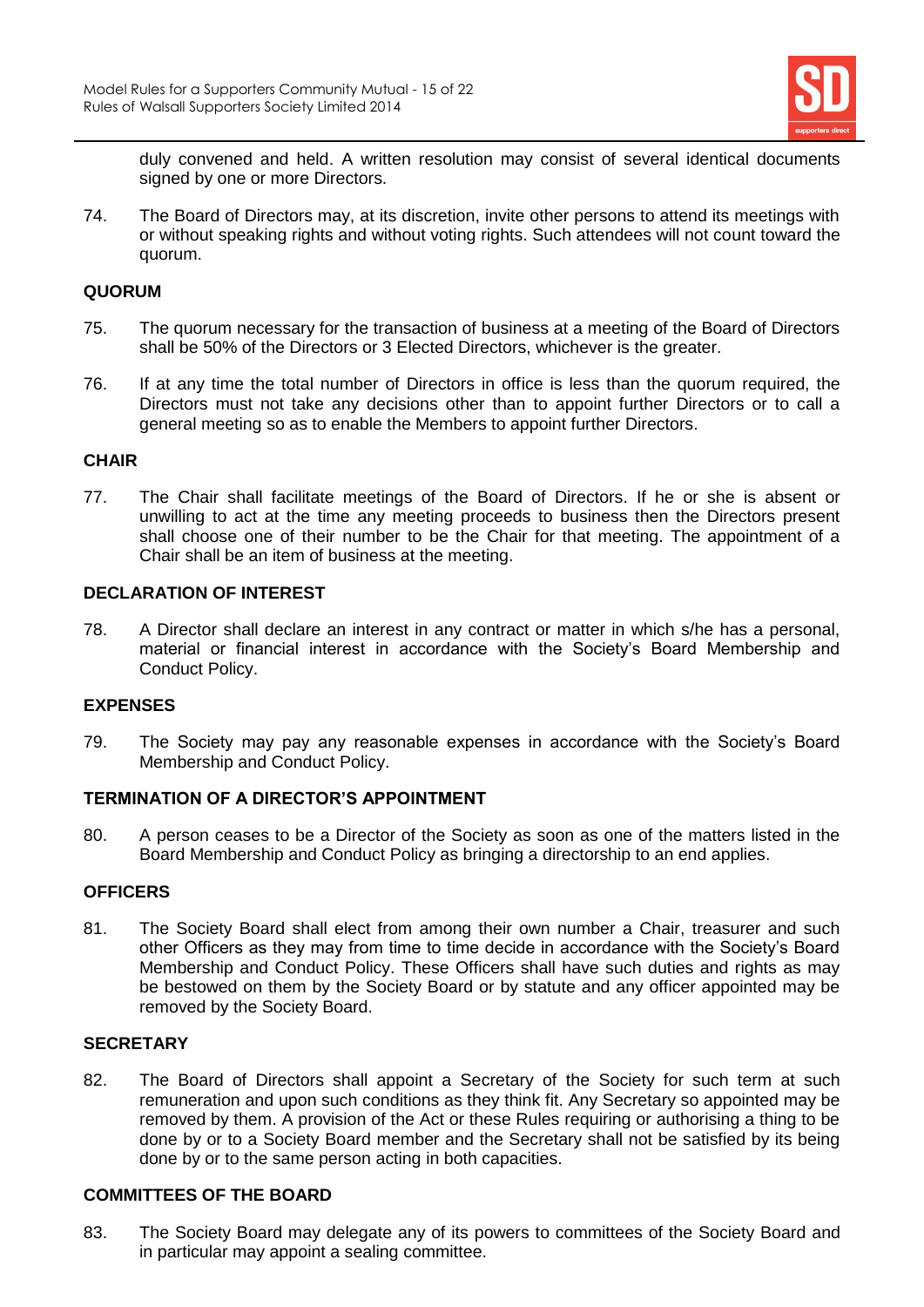

#### 84. The Society Board will:

- 84.1 decide the membership of each committee;
- 84.2 appoint the Chair of each committee;
- 84.3 lay down the procedure to be adopted by each committee (including the quorum);
- 84.4 produce a written record of the scope and authority of each committee.

# **FINANCIAL AUDIT**

- 85. The Society Board will in respect of each year of account ending on 31<sup>st</sup> August:
	- 85.1 cause to be prepared a revenue account or revenue accounts which:
		- 85.1.1 deal with the affairs of the Society and any subsidiary company or society as a whole for that year; and
		- 85.1.2 give a true and fair view of the income and expenditure of the Society and any subsidiary company or society for that year;
	- 85.2 cause to be prepared a balance sheet giving at that date a true and fair view of the state of the affairs of the Society and any subsidiary company or society.
	- 85.3 in any year of account the Society shall not be required to appoint auditors if it is exempt under the 2014 Act and has disapplied the obligation to do so in accordance with the 2014 Act.
	- 85.4 in any such year, an Independent Examination shall be carried out and all references in Rules 29, 35, 40, 86, 87 and 90 to "auditor(s)" and "audited" shall be read as "Independent Examiner" and "Independently Examined" respectively and Rules 88, 89, 91,92 and 93 shall not apply.
	- 85.5 for the first year of account, provided the Society is exempt from the requirement to appoint auditors in accordance with the 2014 Act, the Society Board may resolve, by a majority of at least three-quarters, to disapply the obligations to do so in accordance with the Act.
	- 85.6 for the first year of account, where the Society Board has disapplied the obligation to appoint auditors in 85.3 above, this decision must be ratified by the members so resolving by the appropriate margins laid down under the 2014 Act at the First Annual General Meeting. Should the resolution to ratify not be passed, then auditors must be appointed and the first Annual General Meeting adjourned until the earliest practicable date at which audited accounts can be presented.
	- 85.7 for any year of account after the first, any decision to disapply the requirement for audit must be passed by the appropriate margins laid down under the 2014 Act at the Annual General Meeting prior to the Annual General Meeting at which the accounts for the year in question are to be laid before members.
	- 85.8 no decision to disapply shall be valid if the accounts laid before the Annual General Meeting at which the decision is being taken indicate that the turnover of the Society in that financial year is higher than the specified threshold for audit exemption in the Supporters Direct Membership Policy, should such exemption be allowed under that policy.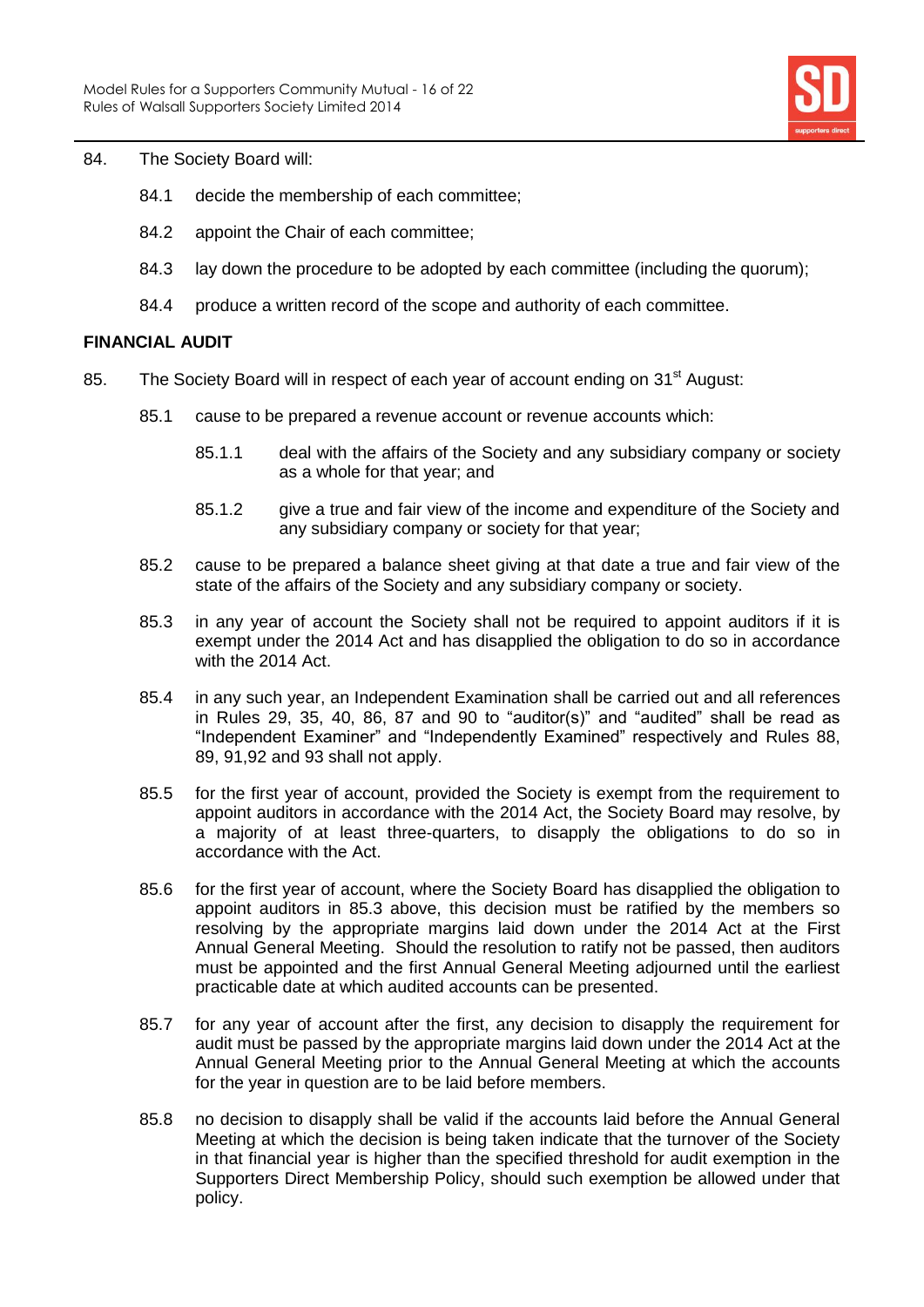

- 86. The Board is to lay a revenue account and balance sheet duly audited and signed by the auditor and incorporating the report of the auditor thereon, (if an audit is required) before each annual general meeting, accompanied by a report by the Board on the position of the affairs of the Society and any subsidiary or holding company or society signed by the Chair of the Board meeting at which the report is adopted.
- 87. The Society Board is not to cause to be published any balance sheet unless it has previously been audited by the auditor and it incorporates a report by the auditor that it gives a true and fair view of the income and expenditure, or the state of the affairs of the Society, as the case may be. Every revenue account and balance sheet published is to be signed by the Secretary and by two Society Board members acting on behalf of the Society Board.
- 88. Subject to Rule 85.4, a qualified auditor must be appointed to audit the Society's accounts and a balance sheet for each financial year. In this Rule "qualified auditor" means a person who is a qualified auditor under the Co-operative and Community Benefit Societies Act 2014 and Section 25 of the Companies Act 1989.
- 89. Subject to Rule 85.4, the auditor shall, in accordance with the Co-operative and Community Benefit Societies Act 2014, make a report to the Society on the accounts examined by them and on the revenue account or accounts and the balance sheet of the Society for the year in question.
- 90. None of the following persons is to be appointed as auditor of the Society:
	- 90.1 an officer or servant of the Society; or
	- 90.2 a person who is a partner or close relative of or in the employment of or who employs an officer or servant of the Society.
- 91. Subject to Rule 85.4, the first appointment of an auditor shall be made within three months of the registration of the Society and shall be made by the Society Board if no General Meeting is held within that time. The Society Board may appoint an auditor to fill a casual vacancy occurring between General Meetings. Except as specified in these cases, every appointment of an auditor shall be made by a resolution of a General Meeting of the Society.
- 92. Subject to Rule 85.4, an auditor for the preceding financial year shall be re-appointed as auditor of the Society for the current financial year unless:
	- 92.1 a resolution has been passed at a General Meeting appointing someone else as auditor or providing expressly that s/he shall not be re-appointed; or
	- 92.2 s/he has given notice in writing to the Society of her/his unwillingness to be reappointed; or
	- 92.3 s/he is ineligible for appointment as auditor of the Society for the current financial year; or
	- 92.4 s/he has ceased to act as auditor of the Society by reason of incapacity.
- 93. Any resolution of a General Meeting of the Society either to remove an auditor from office or to appoint another person as auditor shall not be effective unless notice of the proposed resolution has been given to the Society at least twenty-eight days prior to the meeting at which the resolution is to be considered. At least fourteen days' notice of such resolution must then be given to Members of the Society in the manner prescribed in these Rules and in writing to the auditors.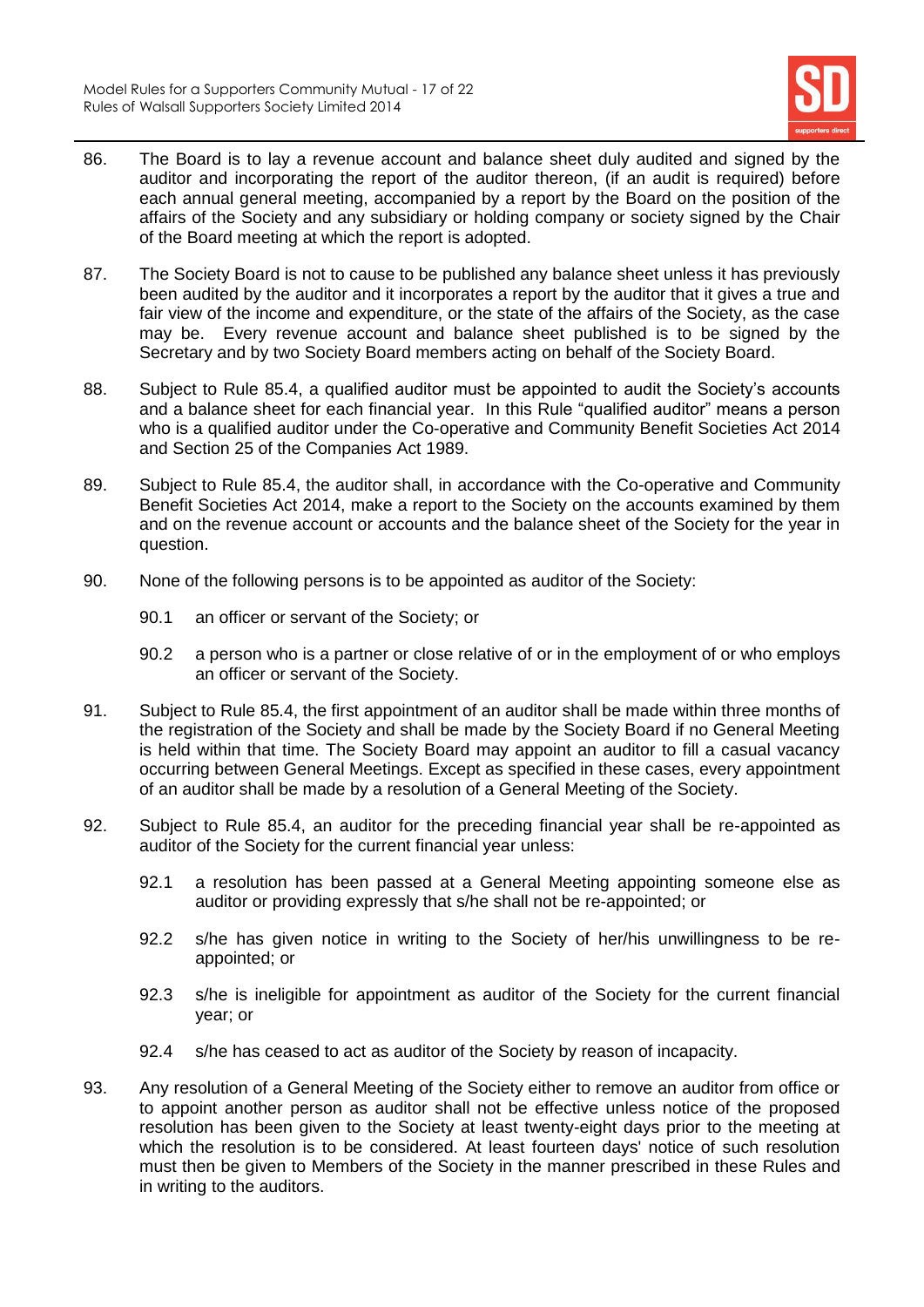

# **PERFORMANCE AUDIT**

94. A general meeting of the Society may require the Society Board to appoint appropriate people to act as auditors of the achievement by the Society of its objects or any aspect of the Society's performance of its obligations under these Rules.

# **ANNUAL RETURNS**

- 95. The Society will make an annual return to the Registrar as required by the Act.
- 96. The Society will supply a copy of the last annual return with all supporting documents to any member on request and without charge.

#### **AMENDMENT TO RULES**

- 97. Unless these Rules say otherwise any Rule may be altered or rescinded, or any new rule may be made, by extraordinary resolution. No change to these Rules shall be valid until registered.
- 98. In the case of this Rule, Rule 3, and Rule [7](#page-4-0) the quorum at any general meeting called to consider a resolution to amend shall be not less than one half of the members entitled to vote at the meeting if the Society has up to 200 members when the meeting is called; not less than one third of the members entitled to vote at the meeting if the Society has more than 200 but less than 1000 members when the meeting is called; and not less than one quarter of the members entitled to vote at the meeting if the Society has more than 1000 members when the meeting is called.

#### **CHANGES TO THE CONSTITUTION**

- 99. The Act provides that the Society may by special resolution as defined in the Act:
	- 99.1 amalgamate with another society or a company registered under the Companies Acts
	- 99.2 transfer its engagements to another society or a company registered under the Companies Acts
	- 99.3 convert itself into a company registered under the Companies Acts

The quorum at any general meeting called to consider such a resolution shall be 50% of the members entitled to attend and vote at the meeting unless the resolution proposes an amalgamation with or transfer of engagements to another registered society under the Cooperative and Community Benefit Societies Act 2014 trading for the benefit of the community and having provisions in its rules substantially identical to Rule 3, Rule [7,](#page-4-0) Rule 8 and this Rule.

#### **INVESTMENT AND BORROWING**

- 100. The funds of the Society may, to the extent permitted by the law for the time being in force and with the authority of the Society Board, be invested:
	- 100.1 in the shares of any company or society;
	- 100.2 in any manner expressly authorised by the Act;

but are not to be invested otherwise.

101. The Society may borrow money on such terms as the Society Board shall authorise save that any borrowing that would require a significant proportion of the society's turnover to be apportioned to repaying such borrowing, or that would use the assets of the society (and/or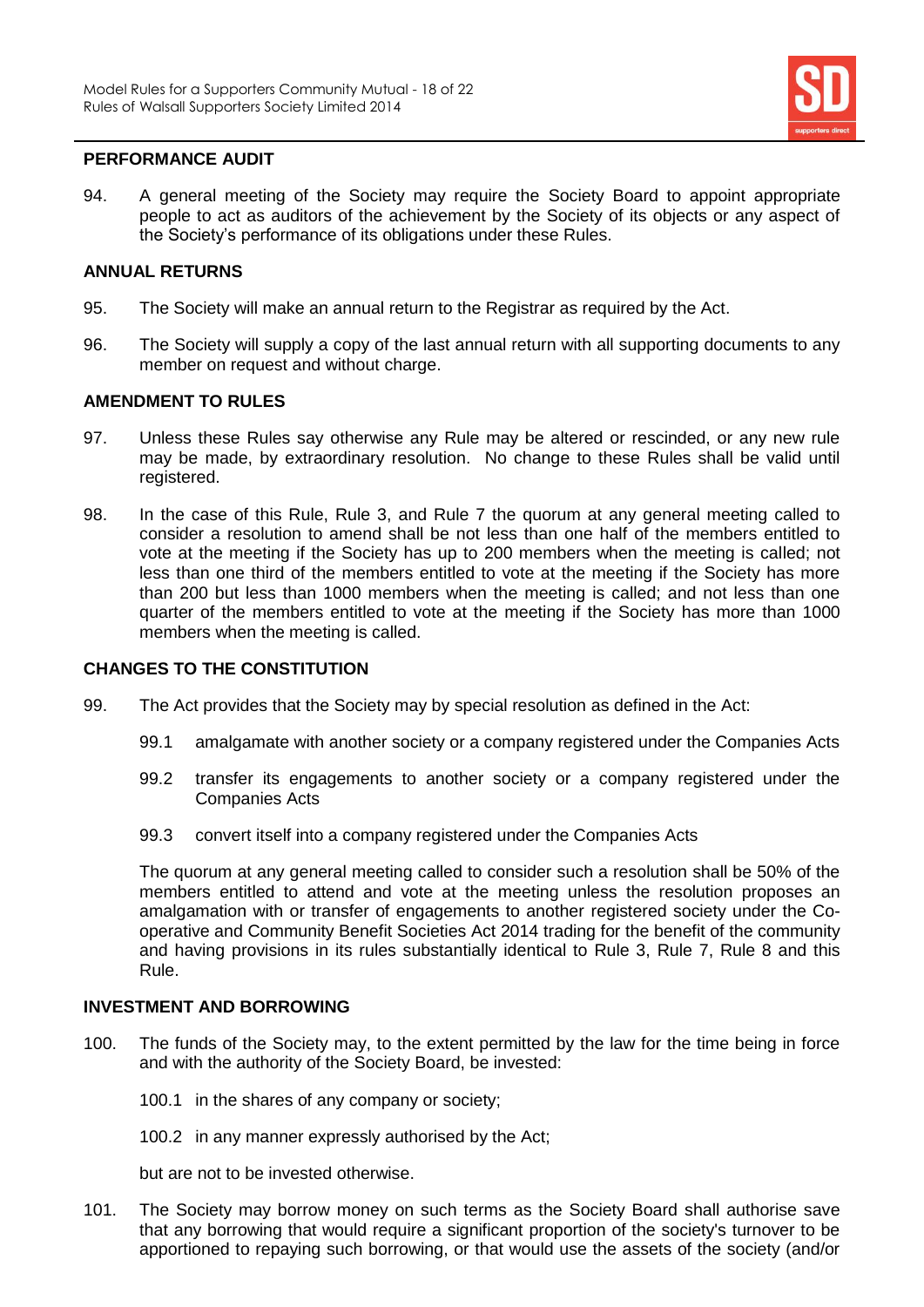

any subsidiaries) as security for such borrowing, shall require the approval of the society in general meeting.

102. A duly appointed receiver or manager of the whole or part of the Society's property may assume such powers of the Society Board as he or she considers necessary to carry out his or her duties under the instrument of appointment.

#### **DISSOLUTION**

- 103. The Society may be dissolved by the consent of three-quarters of the members who sign an instrument of dissolution in the form provided by the Registrar or by winding-up in the manner provided by the Act.
- 104. If on the winding up or dissolution of the Society there remains, after the satisfaction of all its debts and liabilities any property whatsoever the same is to be transferred to:
	- 104.1 a sporting charity or sporting charities operating in the Area; and/or
	- 104.2 one or more societies established for the benefit of the community operating in the Area; and/or
	- 104.3 one or more societies established for the benefit of the community

in each case as determined by the members at a meeting called to decide the issue. Nothing belonging to the Society shall be transferred to any other society unless that society has in its rules a rule substantially in the terms of this Rule.

#### **INDEMNITY**

- 105. Subject to the following rule, any Director or former Director of the Society may be indemnified out of the Society's assets against:
	- 105.1 Any liability incurred by that Director in connection with any negligence, default, breach of duty or breach of trust in relation to the Society;
	- 105.2 Any liability incurred by that Director in connection with the activities of the Society in its capacity as a trustee of an occupational pension scheme;
	- 105.3 Any other liability incurred by that Director as an officer of the Society.
- 106. The above Rule does not authorise any indemnity which would be prohibited or rendered void by any provision of law.
- 107. The Society Board may decide to purchase and maintain insurance, at the expense of the Society, for the benefit of any Director or former Director of the Society in respect of any loss or liability which has been or may be incurred by such a Director in connection with their duties or powers in relation to the Society or any pension fund or employees' share scheme (if established) of the Society.

# **MISCELLANEOUS ADMINISTRATIVE PROVISIONS**

- 108. The Society Board may make or adopt bye-laws, policies or procedures for the conduct of the Society's business and may where it considers it to be necessary or appropriate arrange for them to be ratified by members in general meeting. Details of all bye-laws, policies and procedures in force shall be made available to members.
- 109. Anything done in good faith by any meeting of the Society Board shall be valid, notwithstanding that it is afterwards discovered that there was any defect in the appointment of any board member or board members or that any one or more of them were disqualified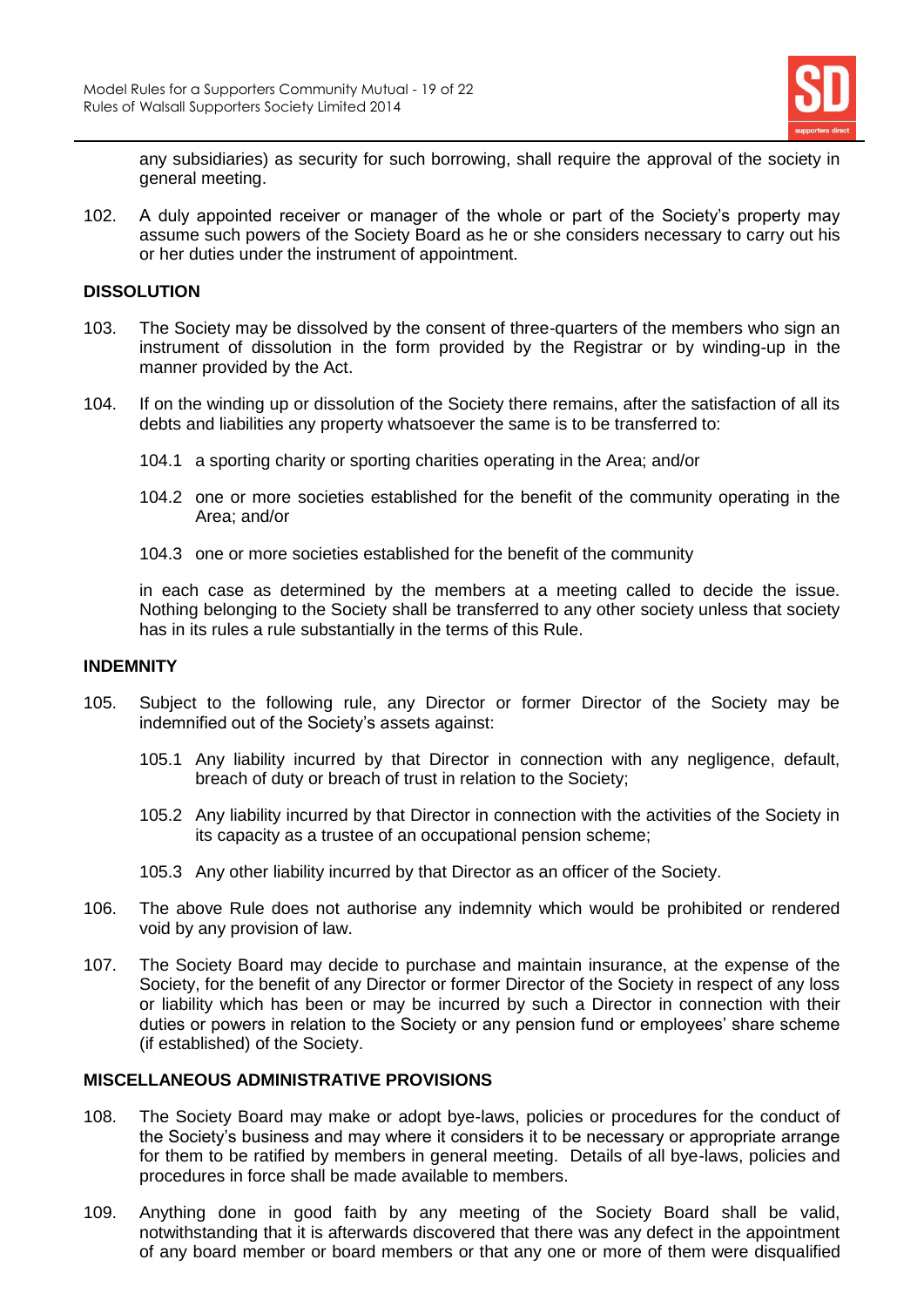

and shall be as valid as if every board member had been duly appointed and was duly qualified to serve.

- 110. The Society will not be entitled to rely against other persons on any amendment to its Rules if the amendment had not been registered at the material time and the fact that the amendment had not been registered is not shown by the Society to have been known at that time to the person concerned.
- 111. The Society shall ensure that minutes are kept of all:
	- 111.1 Proceedings at meetings of the Society; and
	- 111.2 Proceedings at meetings of the Board of Directors and its sub-committees which include names of the Directors present, decisions made and the reasons for those decisions.
	- 111.3 Minutes of meetings will be read at the next meeting and signed by the Chair of that meeting. The signed minutes will be conclusive evidence of the events of the meeting.
- 112. If the Society has a seal it shall be kept in the custody of the Secretary and used only by the authority of the Society Board. Sealing shall be attested by the signature of two Members of the Society Board or of one Member of the Society Board and the Secretary for the time being. If the Society does not have seal, a document which would have previously required to be sealed, should be signed by a Director and secretary or two Directors and accompanied by a written statement that the document has been executed by the society as if under common seal.
- 113. The Society's registered office is at 159 Woodland Road, Stanton, Burton-On-Trent, Staffs, DE15 9TJ. The Society is to keep at its registered office:
	- 113.1 a register in which the Secretary is to enter the following particulars:
		- 113.1.1 the names and addresses of the members;
		- 113.1.2 details of the share held by each member and of the amount paid or agreed to be considered as paid for that share;
		- 113.1.3 a statement of other property in the Society whether in loans or loan stock held by each member;
		- 113.1.4 the date at which each person was entered in the register as a member and the date at which any person ceased to be a member;
		- 113.1.5 details of any deputy appointed by any corporate member;
		- 113.1.6 the names and addresses of the members of the Society Board with the offices held by them and the dates on which they assumed office.
	- 113.2 a duplicate register in which the Secretary is to enter all the particulars in the original register of members other than those referred to in 113.1.2 and 113.1.3 above;
	- 113.3 a register of the holders of loan stock in which the Secretary is to enter such particulars as the Society Board direct and register all transfers of loan stock;
	- 113.4 a register in which the Secretary is to enter such particulars of all mortgages and charges on land of the Society as the Society Board directs.
- 114. Subject to the provisions of the Data Protection Act the registers to be maintained by the Society may be kept in electronic form. The Society is to comply with any guidance issued by Supporters Direct in relation to the maintenance of records.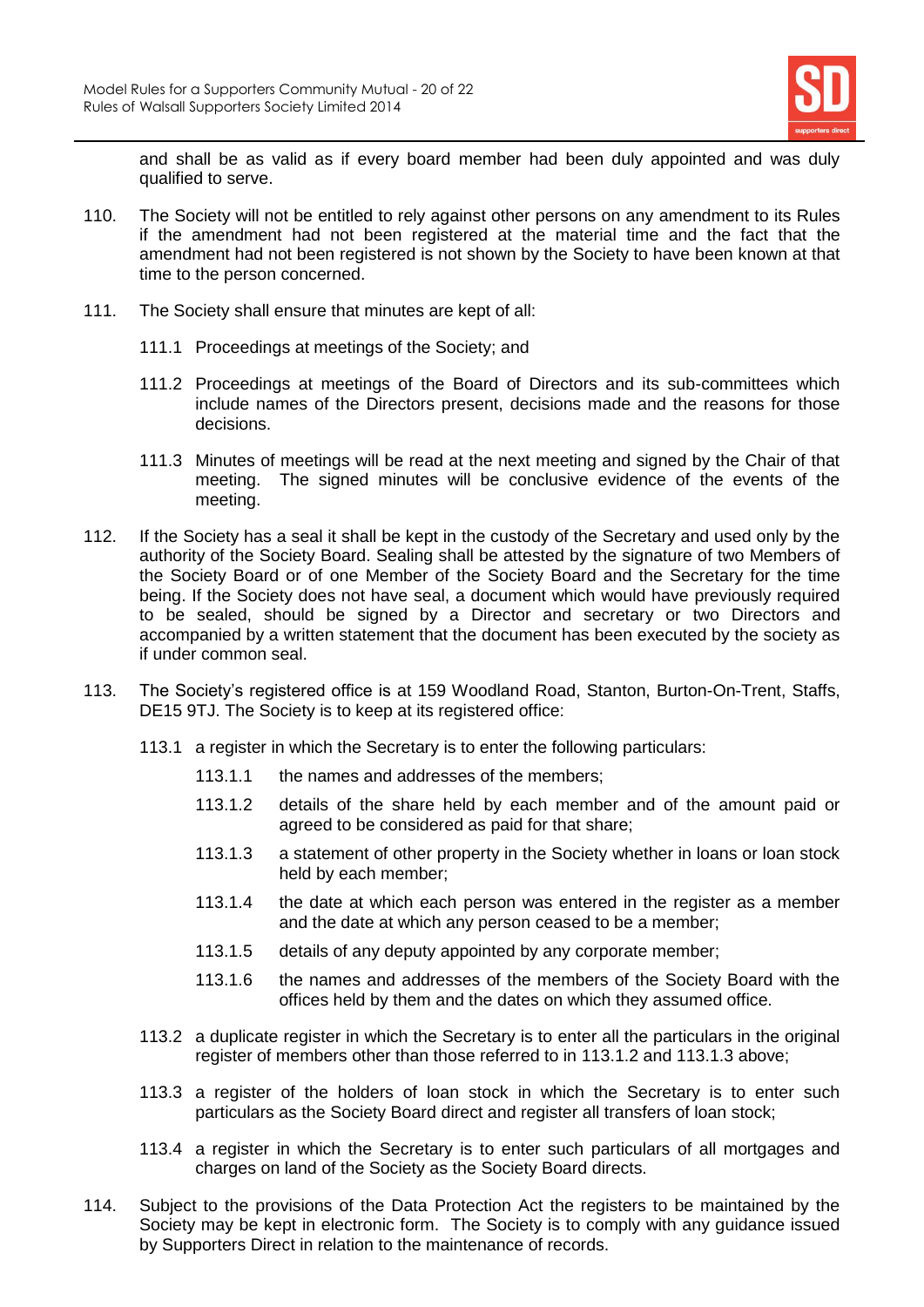

- 115. The inclusion or omission of the name of any person from the original register of members shall, in the absence of evidence to the contrary, be conclusive evidence that such person is or is not a member of the Society.
- 116. The Society is to keep proper books of account with respect to its transactions and to its assets and liabilities in accordance with the Co-operative and Community Benefit Societies Act 2014.
- 117. Members are entitled to inspect:
	- 117.1 their own account
	- 117.2 the duplicate register

at the registered office at any reasonable time.

- 118. The Secretary is to deliver a copy of these Rules to every person on demand on payment of an amount fixed by the Society Board subject to the statutory maximum.
- 119. No change in the address of the registered office is valid until registered by the Registrar. The Secretary shall notify the Registrar in the form prescribed.
- 120. The registered name of the Society is to be engraved in legible characters on its seal if it has one.
- 121. The registered name of the Society is to be displayed on the outside of the registered office and every other office or place in which the business of the Society is carried on. The registered name of the Society is also to be mentioned in legible characters in all:
	- 121.1 business letters, notices, advertisements and other official publications
	- 121.2 bills of exchange, promissory notes, endorsements, cheques and orders for money or goods purporting to be signed by or on behalf of the Society
	- 121.3 bills, invoices, receipts and letters of credit of the Society.
- 122. The Society is registered under the Co-operative and Community Benefit Societies Act 2014 (referred to as "the Act" in these Rules). Any references to the Act include reference to any statutory re-enactment and/or modification.
- 123. For the avoidance of doubt the Society shall not engage in any activity by virtue of any of these Rules that would require a permission from the Financial Conduct Authority (or any body that succeeds its function) to carry on that regulated activity without first having applied for and obtained such permission.

# **DISPUTES**

- 124. Every unresolved dispute which arises out of these Rules between the Society and:
	- 124.1 a member; or
	- 124.2 any person aggrieved who has ceased to be a member within the six months prior to the date of the dispute; or
	- 124.3 any person claiming through such member or person aggrieved; or
	- 124.4 any person bringing a claim under the Rules of the Society; or
	- 124.5 an officer of the Society